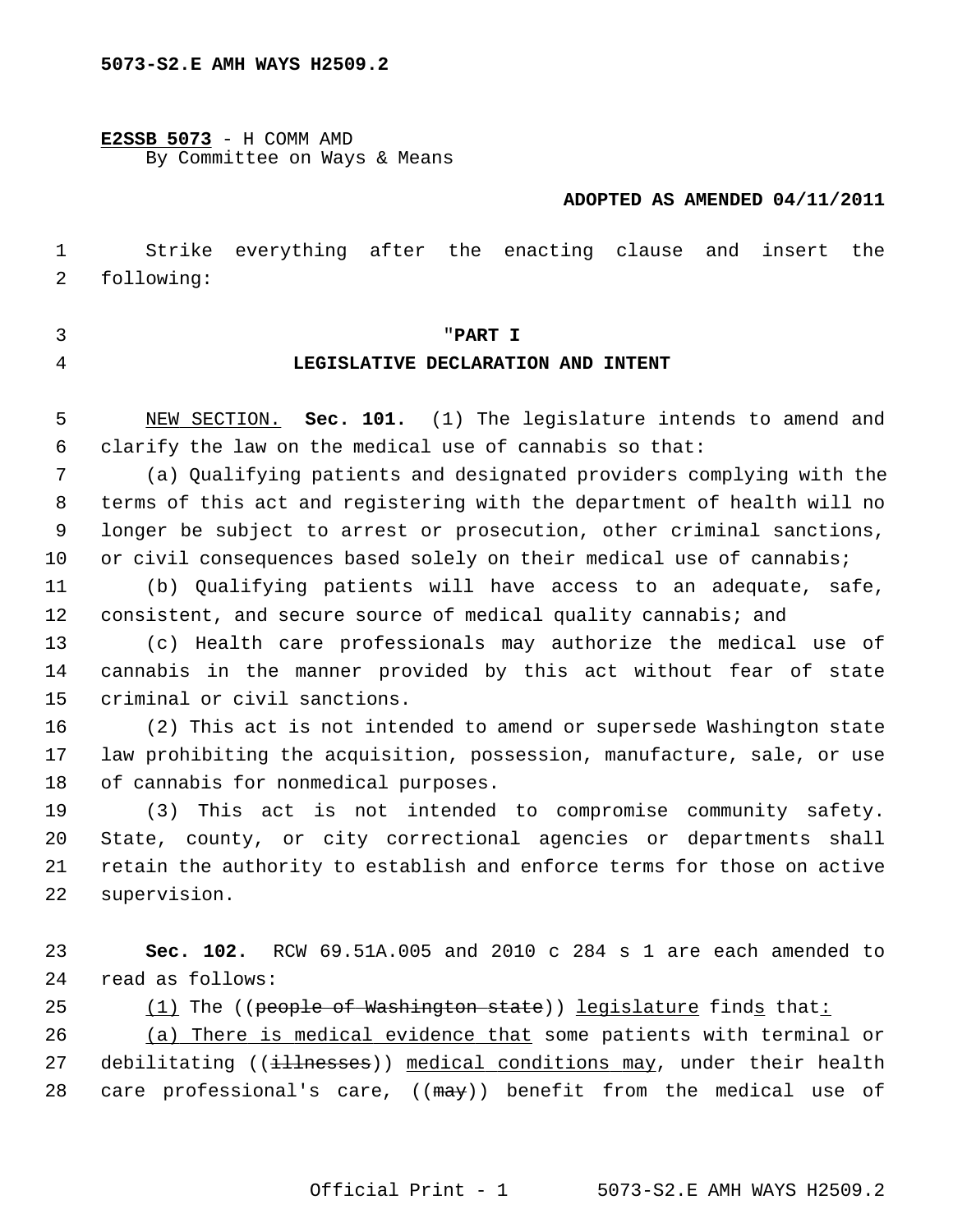1 ((marijuana)) cannabis. Some of the ((illnesses)) conditions for which 2 ((marijuana)) cannabis appears to be beneficial include ((chemotherapy-3 related)), but are not limited to:

 4 (i) Nausea ((and)), vomiting ((in cancer patients; AIDS wasting 5 syndrome)), and cachexia associated with cancer, HIV-positive status, 6 AIDS, hepatitis C, anorexia, and their treatments;

 7 (ii) Severe muscle spasms associated with multiple sclerosis, 8 epilepsy, and other seizure and spasticity disorders; (( $\epsilon$ pilepsy;))

9 (iii) Acute or chronic glaucoma;

10 (iv) Crohn's disease; and

11 (v) Some forms of intractable pain.

12 ((The people find that)) (b) Humanitarian compassion necessitates 13 that the decision to ((authorize the medical)) use ((of marijuana)) 14 cannabis by patients with terminal or debilitating ((illnesses)) 15 medical conditions is a personal, individual decision, based upon their 16 health care professional's professional medical judgment and 17 discretion.

18 (2) Therefore, the ((people of the state of Washington)) 19 legislature intends that:

20 (a) Qualifying patients with terminal or debilitating ((illnesses)) 21 medical conditions who, in the judgment of their health care 22 professionals, may benefit from the medical use of ((marijuana)) 23 cannabis, shall not be ((found quilty of a crime under state law for 24 their possession and limited use of marijuana)) arrested, prosecuted, 25 or subject to other criminal sanctions or civil consequences under 26 state law based solely on their medical use of cannabis, 27 notwithstanding any other provision of law;

 (b) Persons who act as designated providers to such patients shall 29 also not be ((found quilty of a crime under state law for)) arrested, prosecuted, or subject to other criminal sanctions or civil consequences under state law, notwithstanding any other provision of law, based solely on their assisting with the medical use of 33 ((marijuana)) cannabis; and

34 (c) Health care professionals shall also ((be excepted from 35 liability and prosecution)) not be arrested, prosecuted, or subject to 36 other criminal sanctions or civil consequences under state law for the 37 proper authorization of  $((\text{mar}$ ijuana)) medical use  $((\text{te}))$  of cannabis by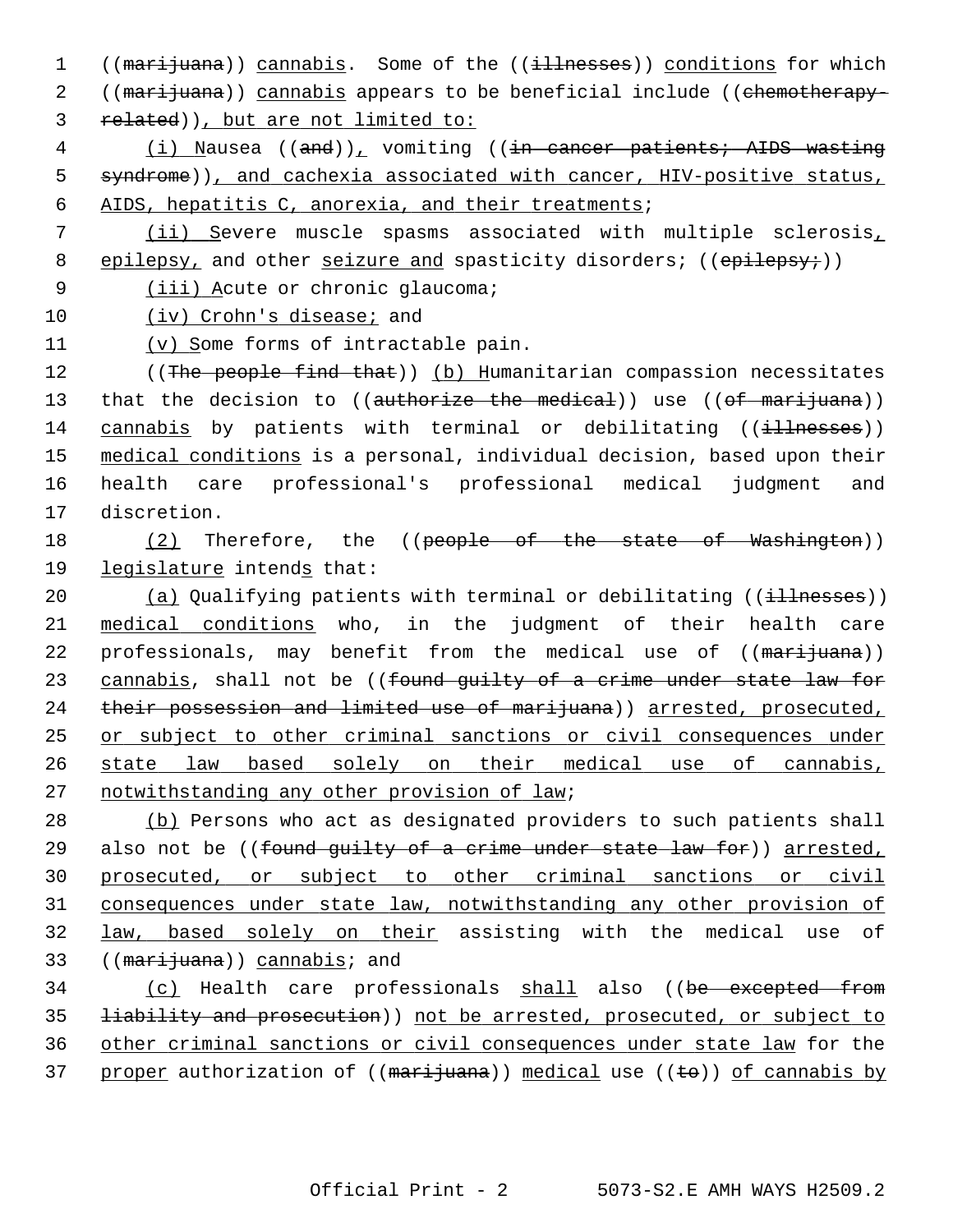1 qualifying patients for whom, in the health care professional's 2 professional judgment, the medical ((marijuana)) use of cannabis may 3 prove beneficial. 4 (3) Nothing in this chapter establishes the medical necessity or 5 medical appropriateness of cannabis for treating terminal or 6 debilitating medical conditions as defined in RCW 69.51A.010. 7 (4) Nothing in this chapter diminishes the authority of 8 correctional agencies and departments, including local governments or 9 jails, to establish a procedure for determining when the use of 10 cannabis would impact community safety or the effective supervision of 11 those on active supervision for a criminal conviction, nor does it 12 create the right to any accommodation of any medical use of cannabis in 13 any correctional facility or jail. 14 **Sec. 103.** RCW 69.51A.020 and 1999 c 2 s 3 are each amended to read 15 as follows: 16 Nothing in this chapter shall be construed to supersede Washington 17 state law prohibiting the acquisition, possession, manufacture, sale, 18 or use of ((marijuana)) cannabis for nonmedical purposes. Criminal 19 penalties created under this act do not preclude the prosecution or 20 punishment for other crimes, including other crimes involving the 21 manufacture or delivery of cannabis for nonmedical purposes. 22 **PART II** 23 **DEFINITIONS** 24 **Sec. 201.** RCW 69.51A.010 and 2010 c 284 s 2 are each amended to 25 read as follows: 26 The definitions in this section apply throughout this chapter 27 unless the context clearly requires otherwise. 28 (1) "Cannabis" means all parts of the plant *Cannabis,* whether 29 growing or not; the seeds thereof; the resin extracted from any part of 30 the plant; and every compound, manufacture, salt, derivative, mixture, 31 or preparation of the plant, its seeds, or resin. For the purposes of 32 this chapter, "cannabis" does not include the mature stalks of the 33 plant, fiber produced from the stalks, oil or cake made from the seeds 34 of the plant, any other compound, manufacture, salt, derivative, 35 mixture, or preparation of the mature stalks, except the resin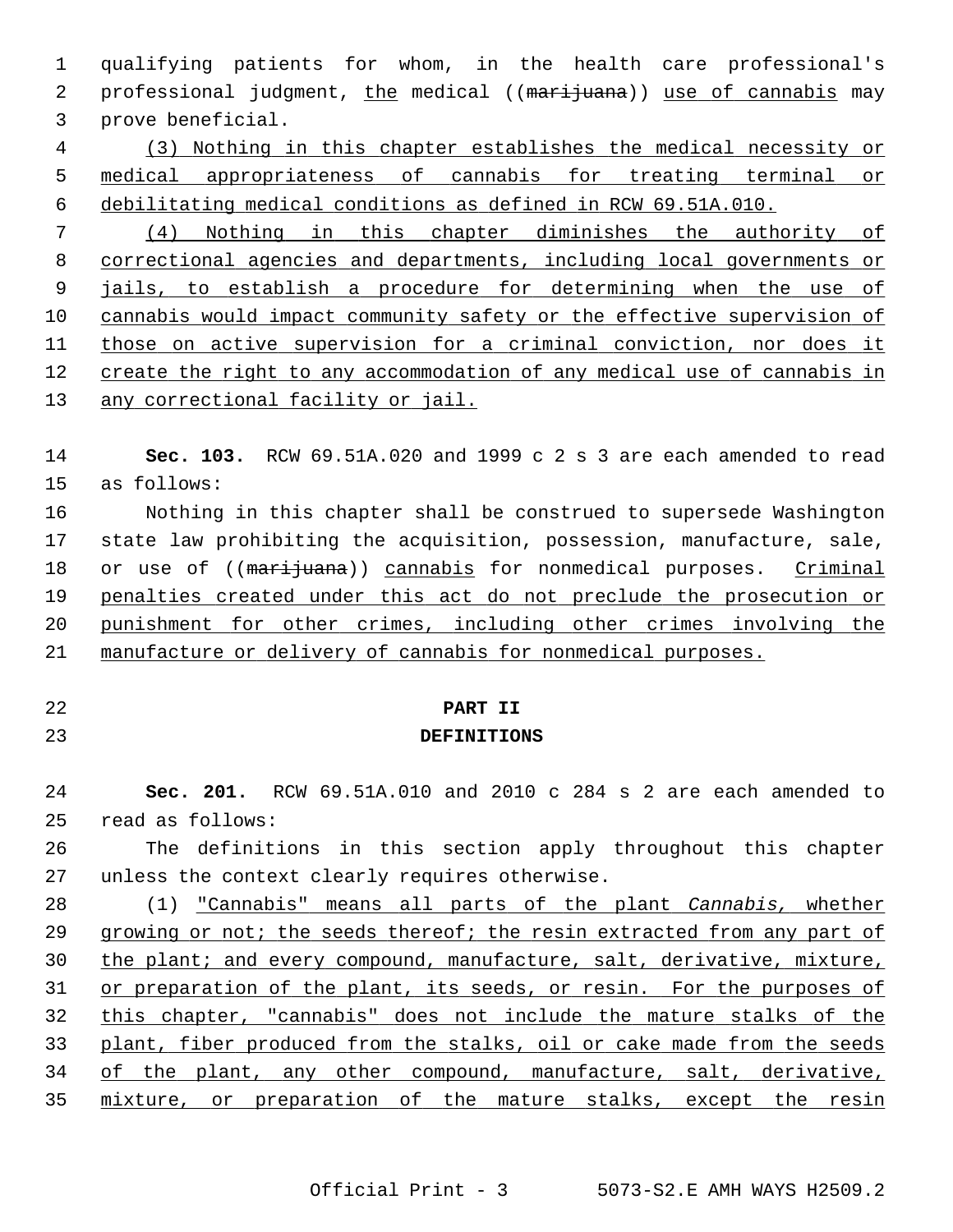extracted therefrom, fiber, oil, or cake, or the sterilized seed of the plant which is incapable of germination. The term "cannabis" includes cannabis products and useable cannabis. (2) "Cannabis analysis laboratory" means a laboratory that performs chemical analysis and inspection of cannabis samples. (3) "Cannabis products" means products that contain cannabis or cannabis extracts, have a measurable THC concentration greater than three-tenths of one percent, and are intended for human consumption or 9 application, including, but not limited to, edible products, tinctures, 10 and lotions. The term "cannabis products" does not include useable cannabis. The definition of "cannabis products" as a measurement of THC concentration only applies to the provisions of this chapter and shall not be considered applicable to any criminal laws related to marijuana or cannabis. (4) "Correctional facility" has the same meaning as provided in RCW 72.09.015. (5) "Corrections agency or department" means any agency or department in the state of Washington, including local governments or jails, that is vested with the responsibility to manage those individuals who are being supervised in the community for a criminal conviction and has established a written policy for determining when the medical use of cannabis, including possession, manufacture, or delivery of, or for possession with intent to manufacture or deliver, is inconsistent with and contrary to the person's supervision. (6) "Designated provider" means a person who: 26 (a) Is eighteen years of age or older; 27 (b) Has been designated in ((writing)) a written document signed 28 and dated by a qualifying patient to serve as a designated provider 29 under this chapter; and 30 (c) Is ((prohibited from consuming marijuana obtained for the personal, medical use of the patient for whom the individual is acting 32 as designated provider; and 33 (d) Is the designated provider to only one patient at any one time.  $(2)$ )) in compliance with the terms and conditions set forth in RCW 69.51A.040. A qualifying patient may be the designated provider for another qualifying patient and be in possession of both patients' cannabis at

the same time.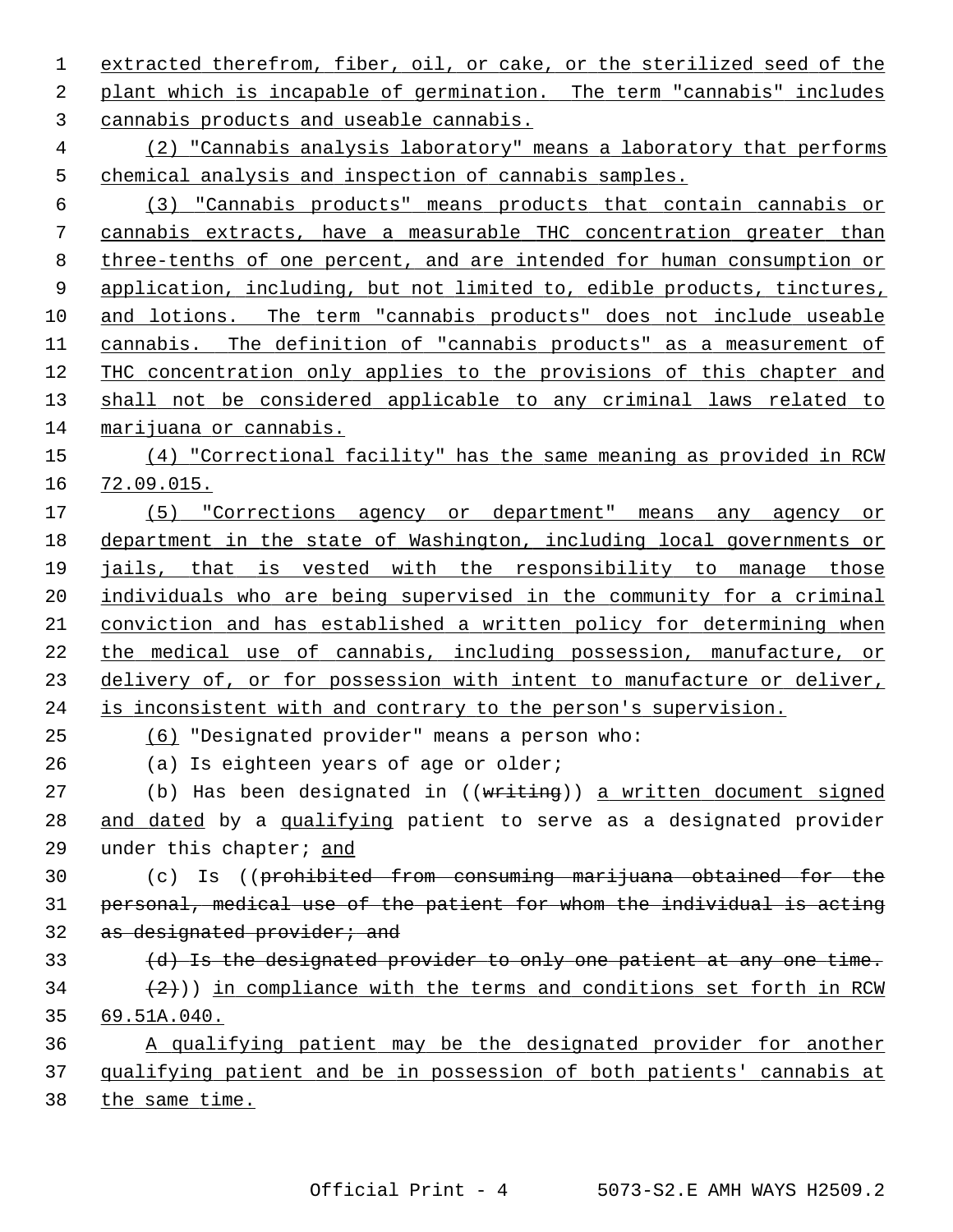(7) "Director" means the director of the department of agriculture. (8) "Dispense" means the selection, measuring, packaging, labeling, delivery, or retail sale of cannabis by a licensed dispenser to a qualifying patient or designated provider. (9) "Health care professional," for purposes of this chapter only, 6 means a physician licensed under chapter 18.71 RCW, a physician 7 assistant licensed under chapter 18.71A RCW, an osteopathic physician 8 licensed under chapter 18.57 RCW, an osteopathic physicians' assistant 9 licensed under chapter 18.57A RCW, a naturopath licensed under chapter 10 18.36A RCW, or an advanced registered nurse practitioner licensed under 11 chapter 18.79 RCW.  $((+3))$  (10) "Jail" has the same meaning as provided in RCW 70.48.020. (11) "Labeling" means all labels and other written, printed, or graphic matter (a) upon any cannabis intended for medical use, or (b) accompanying such cannabis. (12) "Licensed dispenser" means a person licensed to dispense cannabis for medical use to qualifying patients and designated providers by the department of health in accordance with rules adopted by the department of health pursuant to the terms of this chapter. (13) "Licensed processor of cannabis products" means a person licensed by the department of agriculture to manufacture, process, handle, and label cannabis products for wholesale to licensed dispensers. (14) "Licensed producer" means a person licensed by the department of agriculture to produce cannabis for medical use for wholesale to licensed dispensers and licensed processors of cannabis products in accordance with rules adopted by the department of agriculture pursuant to the terms of this chapter. 30 (15) "Medical use of ((marijuana)) cannabis" means the manufacture, 31 production, processing, possession, transportation, delivery, 32 dispensing, ingestion, application, or administration of ((marijuana, 33 as defined in RCW  $69.50.101(q)$ , annabis for the exclusive benefit of 34 a qualifying patient in the treatment of his or her terminal or 35 debilitating ((illness)) medical condition.  $((+4))$  (16) "Nonresident" means a person who is temporarily in the state but is not a Washington state resident.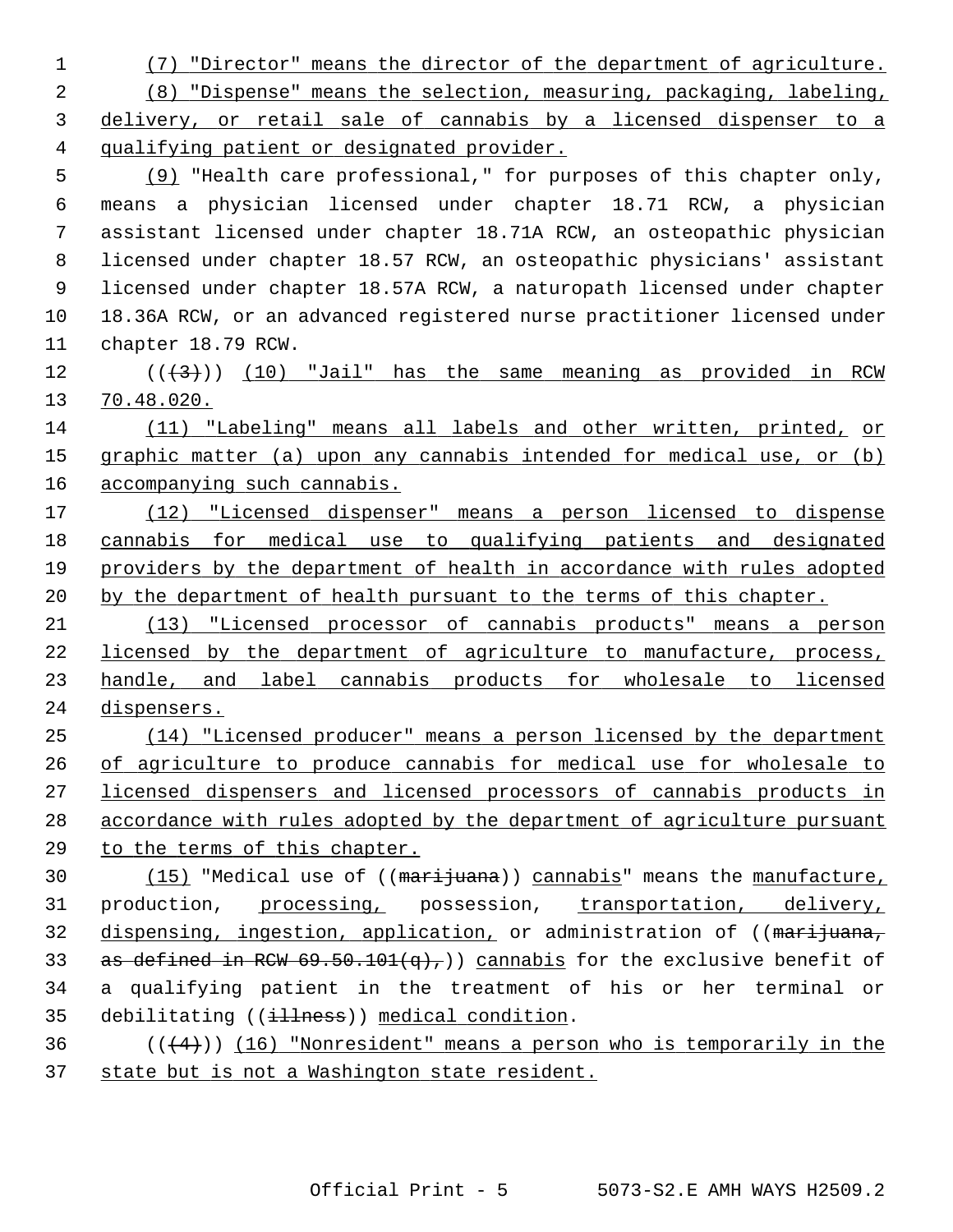(17) "Peace officer" means any law enforcement personnel as defined in RCW 43.101.010. (18) "Person" means an individual or an entity.

 (19) "Personally identifiable information" means any information that includes, but is not limited to, data that uniquely identify, distinguish, or trace a person's identity, such as the person's name, date of birth, or address, either alone or when combined with other sources, that establish the person is a qualifying patient, designated provider, licensed producer, or licensed processor of cannabis products for purposes of registration with the department of health or 11 department of agriculture. The term "personally identifiable information" also means any information used by the department of 13 health or department of agriculture to identify a person as a qualifying patient, designated provider, licensed producer, or licensed processor of cannabis products.

 (20) "Plant" means an organism having at least three distinguishable and distinct leaves, each leaf being at least three centimeters in diameter, and a readily observable root formation consisting of at least two separate and distinct roots, each being at least two centimeters in length. Multiple stalks emanating from the same root ball or root system shall be considered part of the same single plant.

 (21) "Process" means to handle or process cannabis in preparation for medical use.

 (22) "Processing facility" means the premises and equipment where cannabis products are manufactured, processed, handled, and labeled for wholesale to licensed dispensers.

 (23) "Produce" means to plant, grow, or harvest cannabis for medical use.

 (24) "Production facility" means the premises and equipment where cannabis is planted, grown, harvested, processed, stored, handled, packaged, or labeled by a licensed producer for wholesale, delivery, or transportation to a licensed dispenser or licensed processor of cannabis products, and all vehicles and equipment used to transport cannabis from a licensed producer to a licensed dispenser or licensed processor of cannabis products.

 (25) "Public place" includes streets and alleys of incorporated 38 cities and towns; state or county or township highways or roads;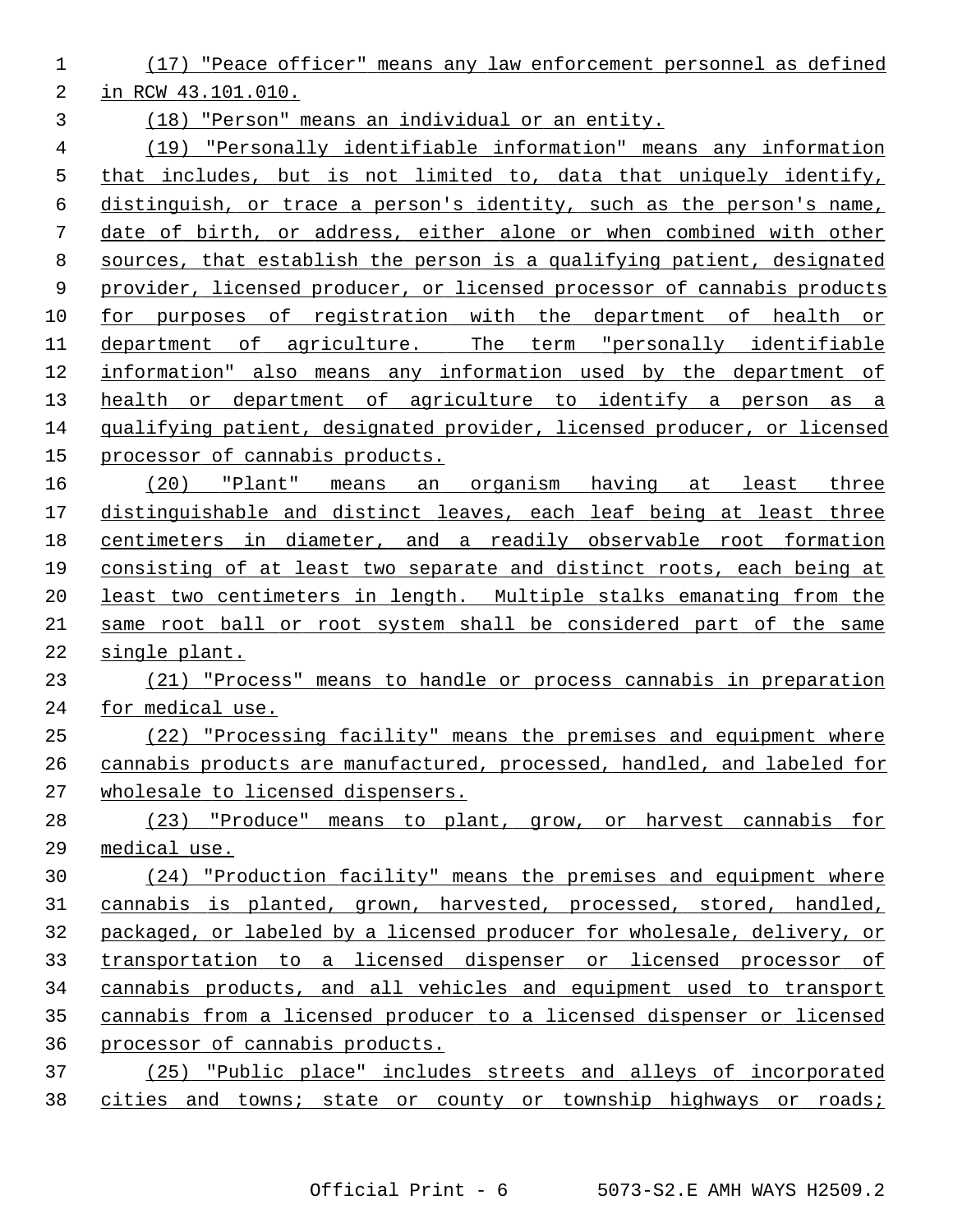buildings and grounds used for school purposes; public dance halls and grounds adjacent thereto; premises where goods and services are offered to the public for retail sale; public buildings, public meeting halls, lobbies, halls and dining rooms of hotels, restaurants, theatres, 5 stores, garages, and filling stations which are open to and are generally used by the public and to which the public is permitted to have unrestricted access; railroad trains, stages, buses, ferries, and other public conveyances of all kinds and character, and the depots, stops, and waiting rooms used in conjunction therewith which are open 10 to unrestricted use and access by the public; publicly owned bathing beaches, parks, or playgrounds; and all other places of like or similar nature to which the general public has unrestricted right of access, and which are generally used by the public. (26) "Qualifying patient" means a person who: 15 (a)(i) Is a patient of a health care professional;  $((\lbrace b \rbrace))$  (ii) Has been diagnosed by that health care professional as 17 having a terminal or debilitating medical condition;  $((\{e\})$  (iii) Is a resident of the state of Washington at the time 19 of such diagnosis;  $((\{d\})$  (iv) Has been advised by that health care professional 21 about the risks and benefits of the medical use of ((marijuana)) 22 cannabis; ((and  $(e)$ ) (v) Has been advised by that health care professional that 24 (( $\frac{1}{2}$ ) he or she may benefit from the medical use of ( $\frac{1}{2}$ ) cannabis; and (vi) Is otherwise in compliance with the terms and conditions established in this chapter. (b) The term "qualifying patient" does not include a person who is actively being supervised for a criminal conviction by a corrections agency or department that has determined that the terms of this chapter are inconsistent with and contrary to his or her supervision and all related processes and procedures related to that supervision.  $((+5))$  (27) "Secretary" means the secretary of health. (28) "Tamper-resistant paper" means paper that meets one or more of 35 the following industry-recognized features: 36 (a) One or more features designed to prevent copying of the paper; 37 (b) One or more features designed to prevent the erasure or 38 modification of information on the paper; or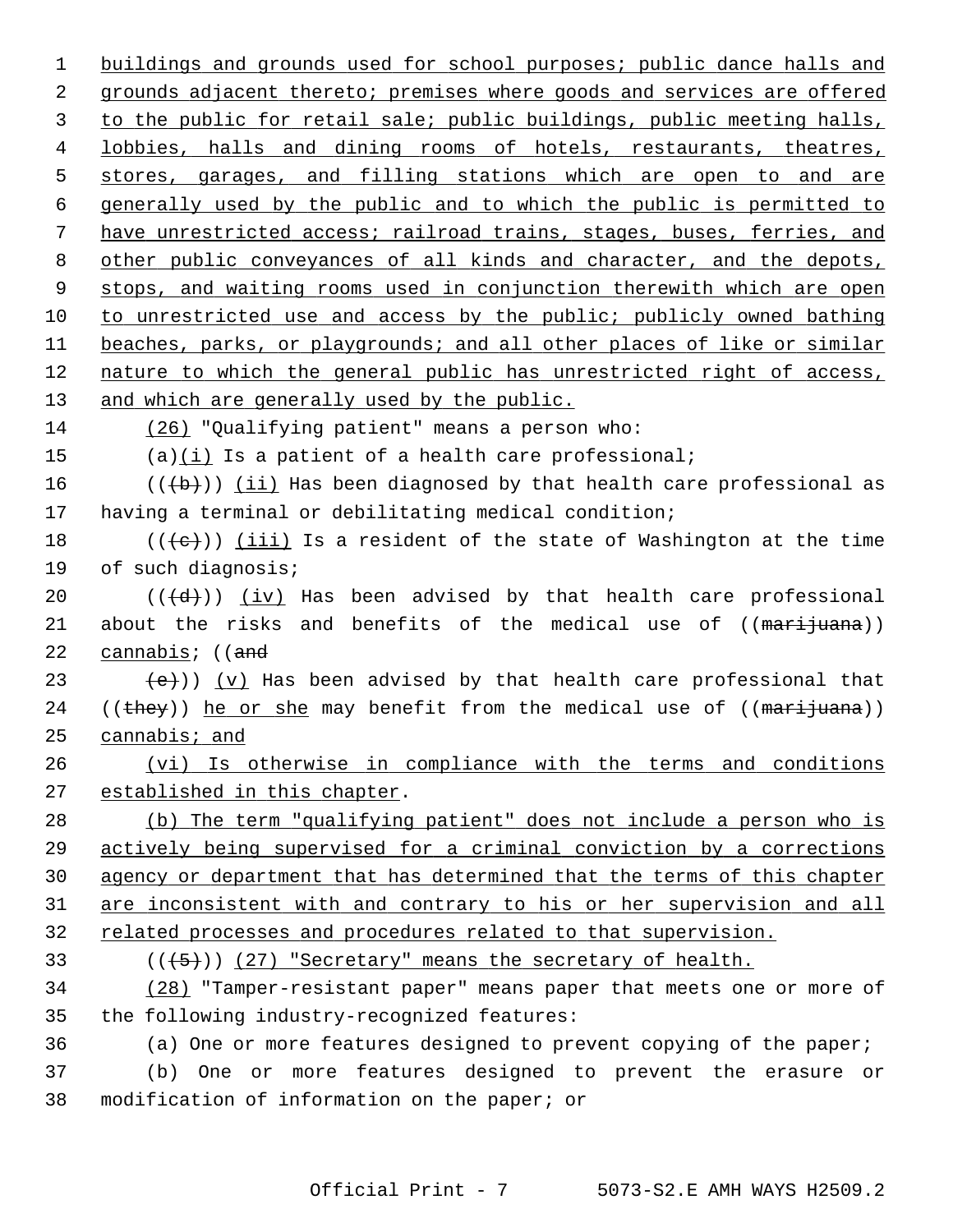1 (c) One or more features designed to prevent the use of counterfeit 2 valid documentation.

 $3$  ( $(\overline{6})$ ) (29) "Terminal or debilitating medical condition" means:

 4 (a) Cancer, human immunodeficiency virus (HIV), multiple sclerosis, 5 epilepsy or other seizure disorder, or spasticity disorders; or

 6 (b) Intractable pain, limited for the purpose of this chapter to 7 mean pain unrelieved by standard medical treatments and medications; or

 8 (c) Glaucoma, either acute or chronic, limited for the purpose of 9 this chapter to mean increased intraocular pressure unrelieved by 10 standard treatments and medications; or

11 (d) Crohn's disease with debilitating symptoms unrelieved by 12 standard treatments or medications; or

13 (e) Hepatitis C with debilitating nausea or intractable pain 14 unrelieved by standard treatments or medications; or

15 (f) Diseases, including anorexia, which result in nausea, vomiting, 16 ((wasting)) cachexia, appetite loss, cramping, seizures, muscle spasms, 17 or spasticity, when these symptoms are unrelieved by standard 18 treatments or medications; or

19 (g) Any other medical condition duly approved by the Washington 20 state medical quality assurance commission in consultation with the 21 board of osteopathic medicine and surgery as directed in this chapter.

 $22$   $((+7))$   $(30)$  "THC concentration" means percent of 23 tetrahydrocannabinol content per weight or volume of useable cannabis 24 or cannabis product.

 (31) "Useable cannabis" means dried flowers of the *Cannabis* plant having a THC concentration greater than three-tenths of one percent. 27 Useable cannabis excludes stems, stalks, leaves, seeds, and roots. For purposes of this subsection, "dried" means containing less than fifteen percent moisture content by weight. The term "useable cannabis" does not include cannabis products.

31 (32)(a) Until January 1, 2013, "valid documentation" means:

32  $((+a))$  (i) A statement signed and dated by a qualifying patient's 33 health care professional written on tamper-resistant paper, which 34 states that, in the health care professional's professional opinion, 35 the patient may benefit from the medical use of  $((\text{maxi}$ <sub>juana</sub>)) cannabis; 36 ((and

 $\left(\frac{b}{b}\right)$ ) (ii) Proof of identity such as a Washington state driver's 38 license or identicard, as defined in RCW 46.20.035; and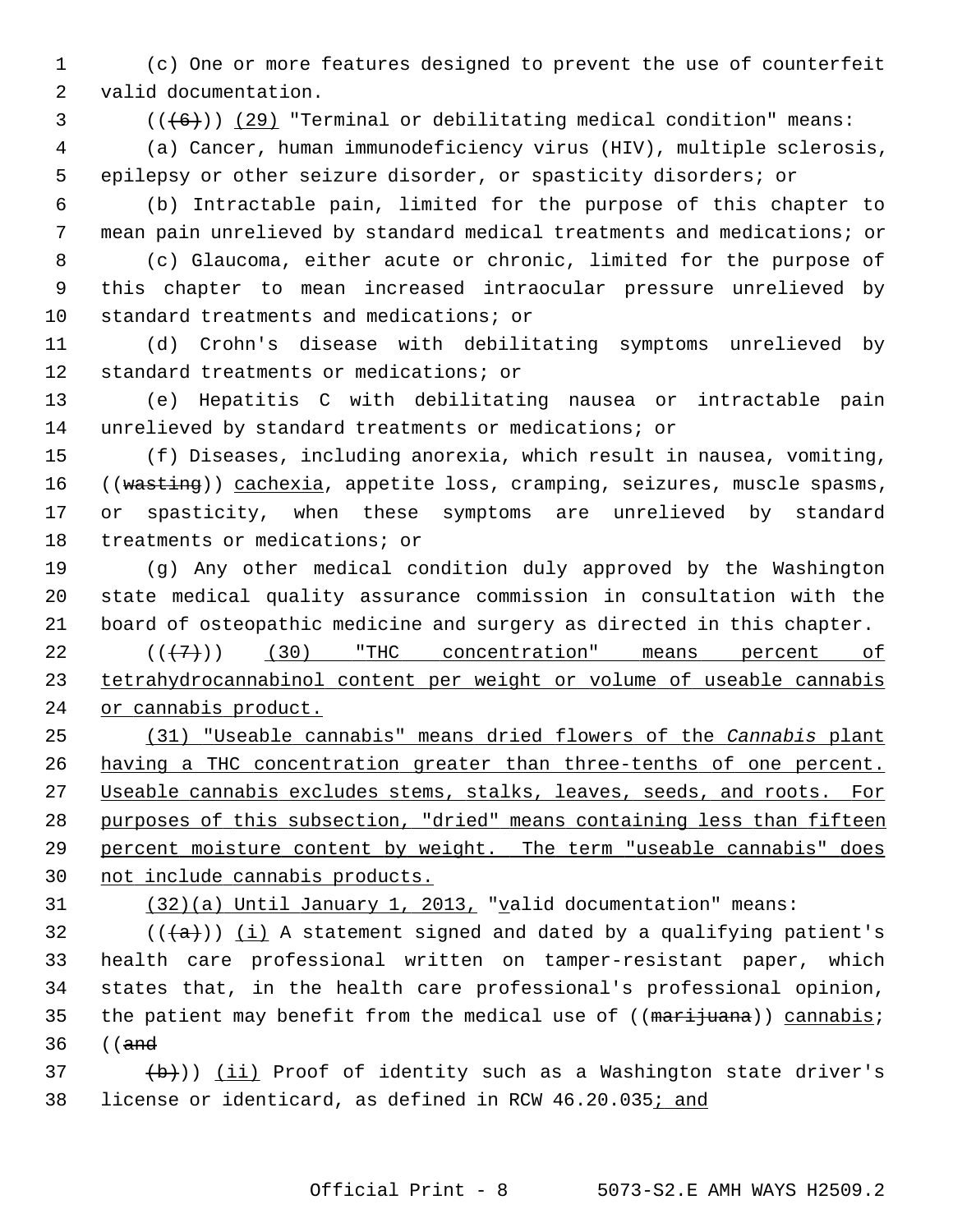| 1  | (iii) In the case of a designated provider, the signed and dated              |
|----|-------------------------------------------------------------------------------|
| 2  | document valid for one year from the date of signature executed by the        |
| 3  | qualifying patient who has designated the provider; and                       |
| 4  | (b) Beginning July 1, 2012, "valid documentation" means:                      |
| 5  | (i) An original statement signed and dated by a qualifying                    |
| 6  | patient's health care professional written on tamper-resistant paper          |
| 7  | and valid for up to one year from the date of the health care                 |
| 8  | professional's signature, which states that, in the health care               |
| 9  | professional's professional opinion, the patient may benefit from the         |
| 10 | medical use of cannabis;                                                      |
| 11 | (ii) Proof of identity such as a Washington state driver's license            |
| 12 | or identicard, as defined in RCW 46.20.035; and                               |
| 13 | (iii) In the case of a designated provider, the signed and dated              |
| 14 | document valid for up to one year from the date of signature executed         |
| 15 | by the qualifying patient who has designated the provider.                    |
|    |                                                                               |
| 16 | PART III                                                                      |
| 17 | PROTECTIONS FOR HEALTH CARE PROFESSIONALS                                     |
|    |                                                                               |
| 18 | Sec. 301. RCW 69.51A.030 and 2010 c 284 s 3 are each amended to               |
| 19 | read as follows:                                                              |
| 20 | ((A health care professional shall be excepted from the state's               |
| 21 | eriminal laws and shall not be penalized in any manner, or denied any         |
| 22 | right or privilege, for)) (1) The following acts do not constitute            |
| 23 | crimes under state law or unprofessional conduct under chapter 18.130         |
| 24 | RCW, and a health care professional may not be arrested, searched,            |
| 25 | prosecuted, disciplined, or subject to other criminal sanctions or            |
| 26 | civil consequences or liability under state law, or have real or              |
| 27 | personal property searched, seized, or forfeited pursuant to state law,       |
| 28 | notwithstanding any other provision of law as long as the health care         |
| 29 | professional complies with subsection (2) of this section:                    |
| 30 | $((+1))$ (a) Advising a ((qualifying)) patient about the risks and            |
| 31 | benefits of medical use of (( <del>marijuana</del> )) cannabis or<br>that the |
| 32 | ((qualifying)) patient may benefit from the medical use of ((marijuana        |
| 33 | where such use is within a professional standard of care or in the            |
| 34 | individual health care professional's medical judgment)) cannabis; or         |
| 35 | $((+2))$ (b) Providing a ((qualifying)) patient meeting the criteria          |
| 36 | established under RCW 69.51A.010(26) with valid documentation, based          |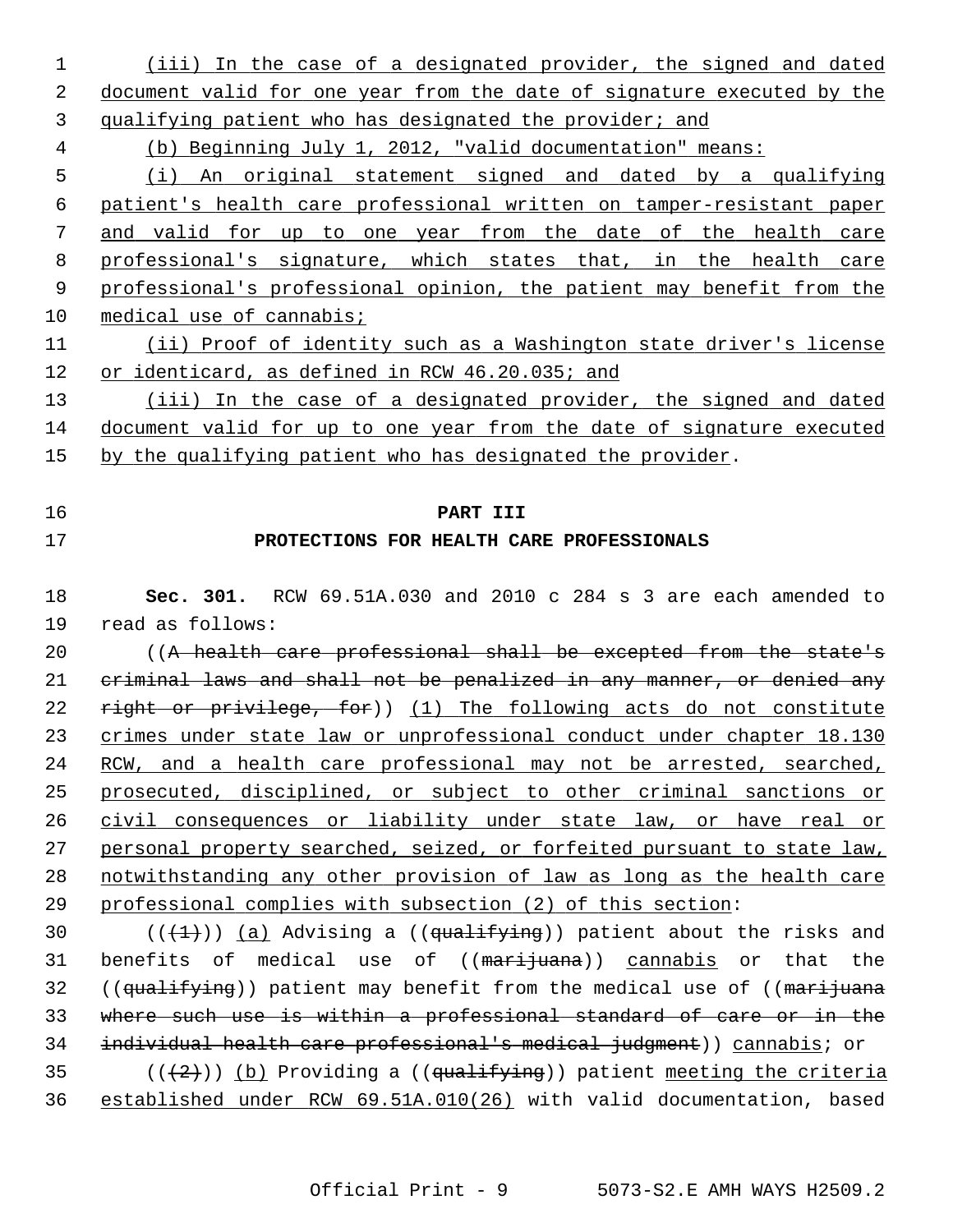1 upon the health care professional's assessment of the ((qualifying)) 2 patient's medical history and current medical condition, ((that the medical use of marijuana may benefit a particular qualifying patient)) where such use is within a professional standard of care or in the individual health care professional's medical judgment.

 (2)(a) A health care professional may only provide a patient with valid documentation authorizing the medical use of cannabis or register the patient with the registry established in section 901 of this act if he or she has a documented relationship with the patient relating to the diagnosis and ongoing treatment or monitoring of the patient's terminal or debilitating medical condition, and only after:

 (i) Completing a physical examination of the patient as appropriate, based on the patient's condition and age;

 (ii) Documenting the terminal or debilitating medical condition of the patient in the patient's medical record and that the patient may benefit from treatment of this condition or its symptoms with medical use of cannabis;

## (iii) Informing the patient of other options for treating the terminal or debilitating medical condition; and

 (iv) Documenting other measures attempted to treat the terminal or debilitating medical condition that do not involve the medical use of cannabis.

(b) A health care professional shall not:

 (i) Accept, solicit, or offer any form of pecuniary remuneration from or to a licensed dispenser, licensed producer, or licensed processor of cannabis products;

 (ii) Offer a discount or any other thing of value to a qualifying patient who is a customer of, or agrees to be a customer of, a particular licensed dispenser, licensed producer, or licensed processor of cannabis products;

## (iii) Examine or offer to examine a patient for purposes of diagnosing a terminal or debilitating medical condition at a location where cannabis is produced, processed, or dispensed;

 (iv) Have a business or practice which consists solely of authorizing the medical use of cannabis;

 (v) Include any statement or reference, visual or otherwise, on the medical use of cannabis in any advertisement for his or her business or practice; or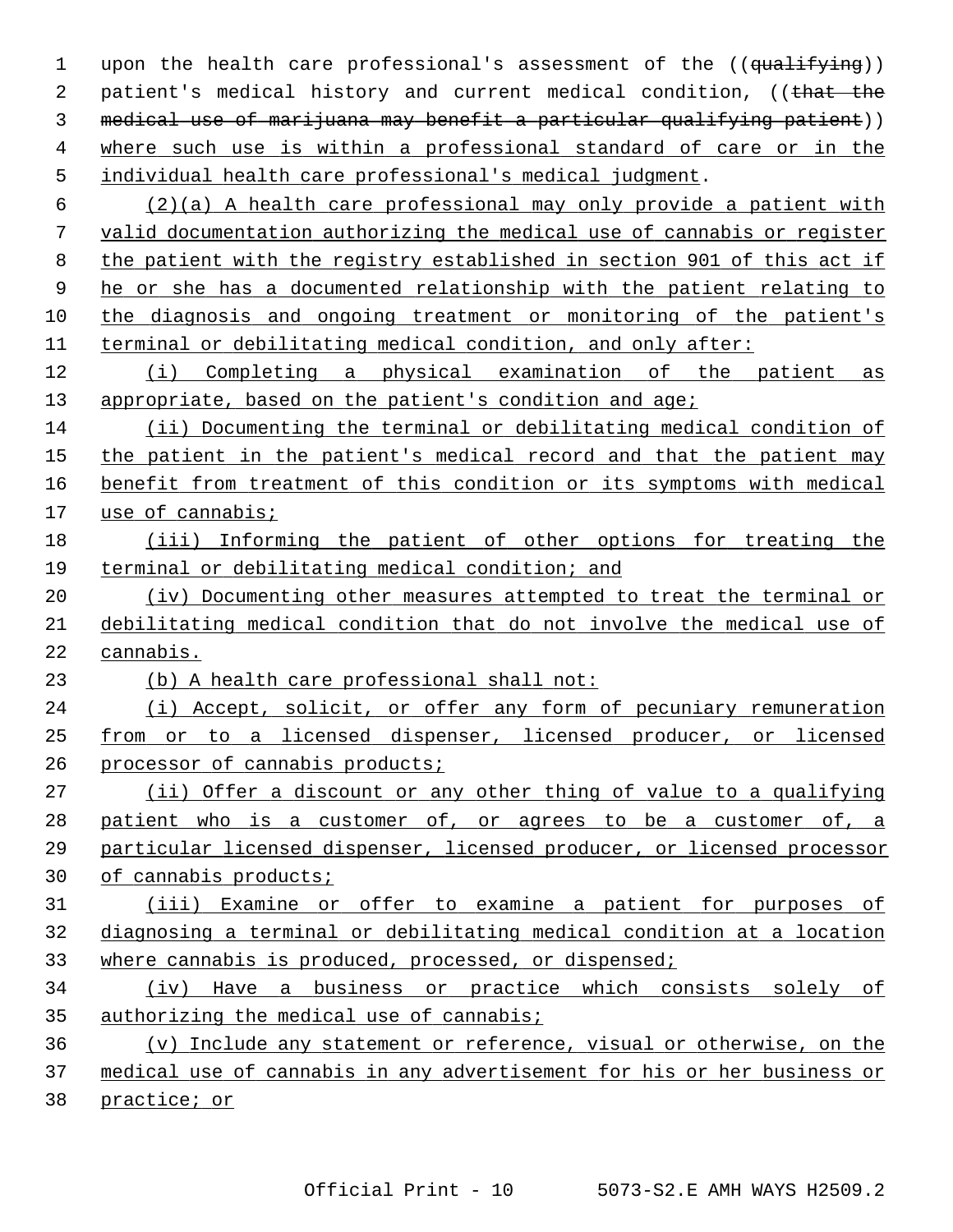- 1 (vi) Hold an economic interest in an enterprise that produces, 2 processes, or dispenses cannabis if the health care professional 3 authorizes the medical use of cannabis.
- 4 (3) A violation of any provision of subsection (2) of this section 5 constitutes unprofessional conduct under chapter 18.130 RCW.

### 6 **PART IV**

#### 7 **PROTECTIONS FOR QUALIFYING PATIENTS AND DESIGNATED PROVIDERS**

| 8  | RCW 69.51A.040 and 2007 c 371 s 5 are each amended to<br>Sec. 401.          |
|----|-----------------------------------------------------------------------------|
| 9  | read as follows:                                                            |
| 10 | (( <del>(1) If a law enforcement officer determines that marijuana is</del> |
| 11 | being possessed lawfully under the medical marijuana law, the officer       |
| 12 | may document the amount of marijuana, take a representative sample that     |
| 13 | is large enough to test, but not seize the marijuana. A law                 |
| 14 | enforcement officer or agency shall not be held civilly liable for          |
| 15 | failure to seize marijuana in this circumstance.                            |
| 16 | (2) If charged with a violation of state law relating to marijuana,         |
| 17 | any qualifying patient who is engaged in the medical use of marijuana,      |
| 18 | or any designated provider who assists a qualifying patient in the          |
| 19 | medical use of marijuana, will be deemed to have established an             |
| 20 | affirmative defense to such charges by proof of his or her compliance       |
| 21 | with the requirements provided in this chapter. Any person meeting the      |
| 22 | requirements appropriate to his or her status under this chapter shall      |
| 23 | be considered to have engaged in activities permitted by this chapter       |
| 24 | and shall not be penalized in any manner, or denied any right or            |
| 25 | privilege, for such actions.                                                |
| 26 | (3) A qualifying patient, if eighteen years of age or older, or a           |
| 27 | designated provider shall:                                                  |
| 28 | (a) Meet all criteria for status as a qualifying patient or                 |
| 29 | designated provider;                                                        |
| 30 | (b) Possess no more marijuana than is necessary for the patient's           |
| 31 | personal, medical use, not exceeding the amount necessary for a sixty-      |
| 32 | $day$ supply; and                                                           |
| 33 | (c) Present his or her valid documentation to any law enforcement           |
| 34 | official who questions the patient or provider regarding his or her         |
| 35 | medical use of marijuana.                                                   |
|    |                                                                             |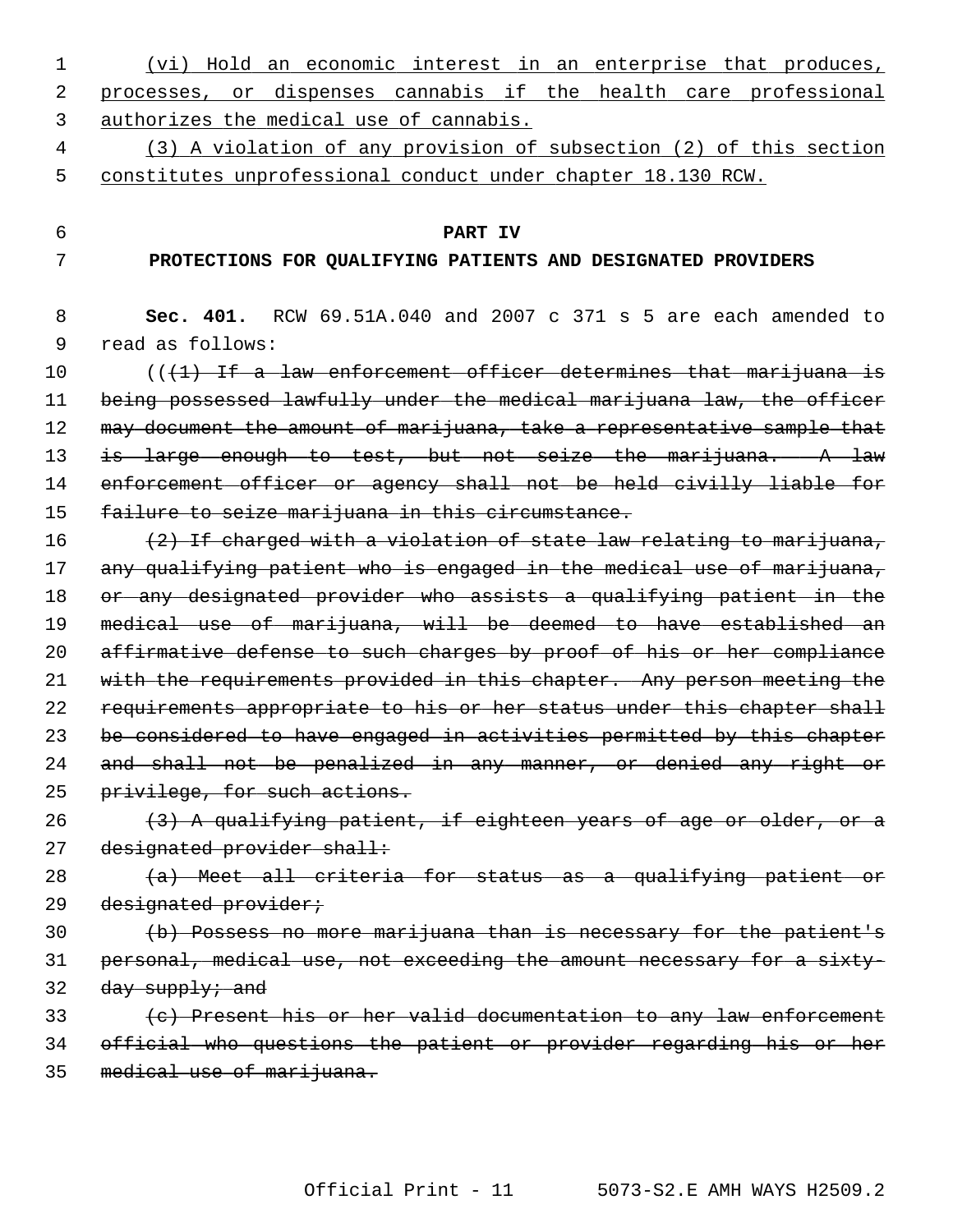(4) A qualifying patient, if under eighteen years of age at the 2 time he or she is alleged to have committed the offense, shall demonstrate compliance with subsection (3)(a) and (c) of this section. However, any possession under subsection (3)(b) of this section, as well as any production, acquisition, and decision as to dosage and frequency of use, shall be the responsibility of the parent or legal guardian of the qualifying patient.)) The medical use of cannabis in accordance with the terms and conditions of this chapter does not constitute a crime and a qualifying patient or designated provider in compliance with the terms and conditions of this chapter may not be arrested, searched, prosecuted, or subject to other criminal sanctions or civil consequences for possession, manufacture, or delivery of, or for possession with intent to manufacture or deliver, cannabis under state law, or have real or personal property searched, seized, or forfeited for possession, manufacture, or delivery of, or for possession with intent to manufacture or deliver, cannabis under state law, and investigating peace officers and law enforcement agencies may 18 not be held civilly liable for failure to seize cannabis in this circumstance, if: 20 (1)(a) The qualifying patient or designated provider possesses no more than fifteen cannabis plants and: (i) No more than twenty-four ounces of useable cannabis; (ii) No more cannabis product than what could reasonably be produced with no more than twenty-four ounces of useable cannabis; or (iii) A combination of useable cannabis and cannabis product that does not exceed a combined total representing possession and processing of no more than twenty-four ounces of useable cannabis. (b) If a person is both a qualifying patient and a designated provider for another qualifying patient, the person may possess no more than twice the amounts described in (a) of this subsection, whether the plants, useable cannabis, and cannabis product are possessed individually or in combination between the qualifying patient and his or her designated provider; (2) The qualifying patient or designated provider presents his or her proof of registration with the department of health, to any peace

officer who questions the patient or provider regarding his or her

medical use of cannabis;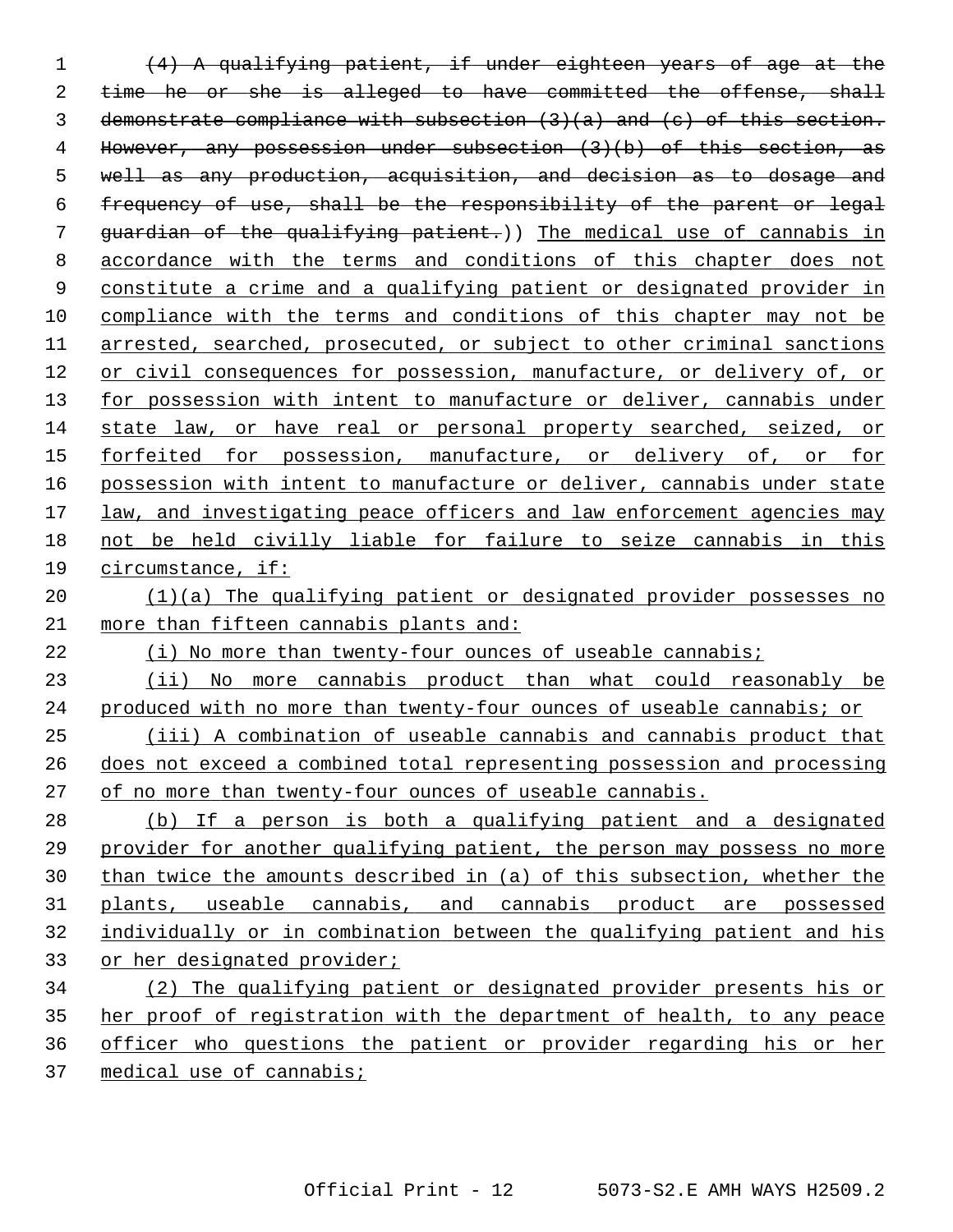(3) The qualifying patient or designated provider keeps a copy of his or her proof of registration with the registry established in section 901 of this act and the qualifying patient or designated provider's contact information posted prominently next to any cannabis plants, cannabis products, or useable cannabis located at his or her residence;

 (4) The investigating peace officer does not possess evidence that the designated provider has converted cannabis produced or obtained for the qualifying patient for his or her own personal use or benefit; and (5) The investigating peace officer does not possess evidence that the designated provider has served as a designated provider to more

12 than one qualifying patient within a fifteen-day period.

13 NEW SECTION. **Sec. 402.** (1) A qualifying patient or designated 14 provider who is not registered with the registry established in section 15 901 of this act may not be taken into custody or booked into jail on 16 the grounds of his or her medical use of cannabis prior to conviction, 17 and may raise the affirmative defense set forth in subsection (2) of 18 this section, if:

19 (a) The qualifying patient or designated provider presents his or 20 her valid documentation to any peace officer who questions the patient 21 or provider regarding his or her medical use of cannabis;

22 (b) The qualifying patient or designated provider possesses no more 23 cannabis than the limits set forth in RCW 69.51A.040(1);

24 (c) The qualifying patient or designated provider is in compliance 25 with all other terms and conditions of this chapter;

26 (d) The investigating peace officer does not have probable cause to 27 believe that the qualifying patient or designated provider has 28 committed a felony, or is committing a misdemeanor in the officer's 29 presence, that does not relate to the medical use of cannabis; and

30 (e) No outstanding warrant for arrest exists for the qualifying 31 patient or designated provider.

32 (2) A qualifying patient or designated provider who is not 33 registered with the registry established in section 901 of this act, 34 but who presents his or her valid documentation to any peace officer 35 who questions the patient or provider regarding his or her medical use 36 of cannabis, may assert an affirmative defense to charges of violations 37 of state law relating to cannabis through proof at trial, by a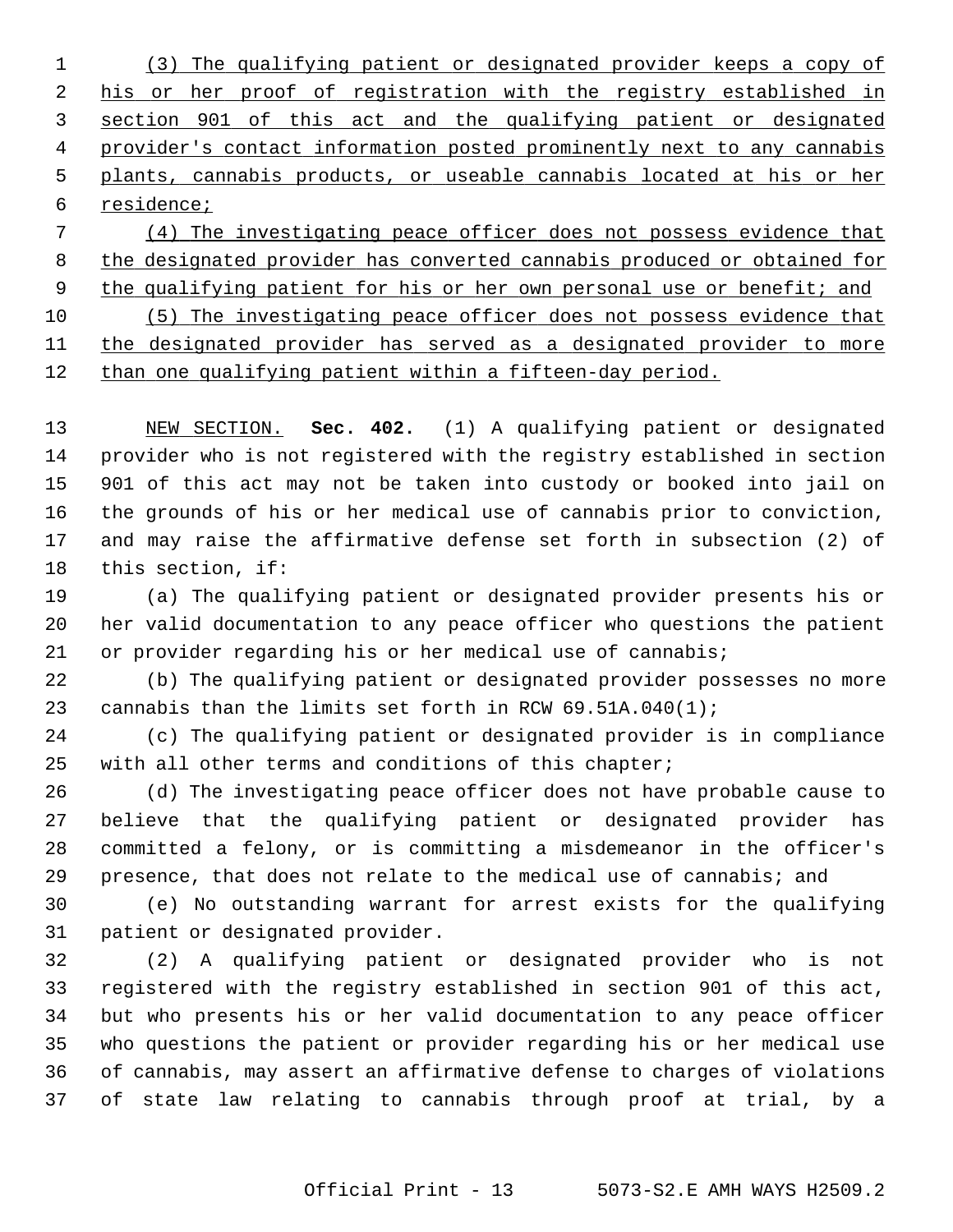1 preponderance of the evidence, that he or she otherwise meets the 2 requirements of RCW 69.51A.040. A qualifying patient or designated 3 provider meeting the conditions of this subsection but possessing more 4 cannabis than the limits set forth in RCW 69.51A.040(1) may, in the 5 investigating peace officer's discretion, be taken into custody and 6 booked into jail in connection with the investigation of the incident.

 7 NEW SECTION. **Sec. 403.** (1) Qualifying patients may create and 8 participate in collective gardens for the purpose of producing, 9 processing, transporting, and delivering cannabis for medical use 10 subject to the following conditions:

11 (a) No more than ten qualifying patients may participate in a 12 single collective garden at any time;

13 (b) A collective garden may contain no more than fifteen plants per 14 patient up to a total of forty-five plants;

15 (c) A collective garden may contain no more than twenty-four ounces 16 of useable cannabis per patient up to a total of seventy-two ounces of 17 useable cannabis;

18 (d) A copy of each qualifying patient's valid documentation or 19 proof of registration with the registry established in section 901 of 20 this act, including a copy of the patient's proof of identity, must be 21 available at all times on the premises of the collective garden; and

22 (e) No useable cannabis from the collective garden is delivered to 23 anyone other than one of the qualifying patients participating in the 24 collective garden.

25 (2) For purposes of this section, the creation of a "collective 26 garden" means qualifying patients sharing responsibility for acquiring 27 and supplying the resources required to produce and process cannabis 28 for medical use such as, for example, a location for a collective 29 garden; equipment, supplies, and labor necessary to plant, grow, and 30 harvest cannabis; cannabis plants, seeds, and cuttings; and equipment, 31 supplies, and labor necessary for proper construction, plumbing, 32 wiring, and ventilation of a garden of cannabis plants.

33 (3) A person who knowingly violates a provision of subsection (1) 34 of this section is not entitled to the protections of this chapter.

35 NEW SECTION. **Sec. 404.** (1) A qualifying patient may revoke his or 36 her designation of a specific provider and designate a different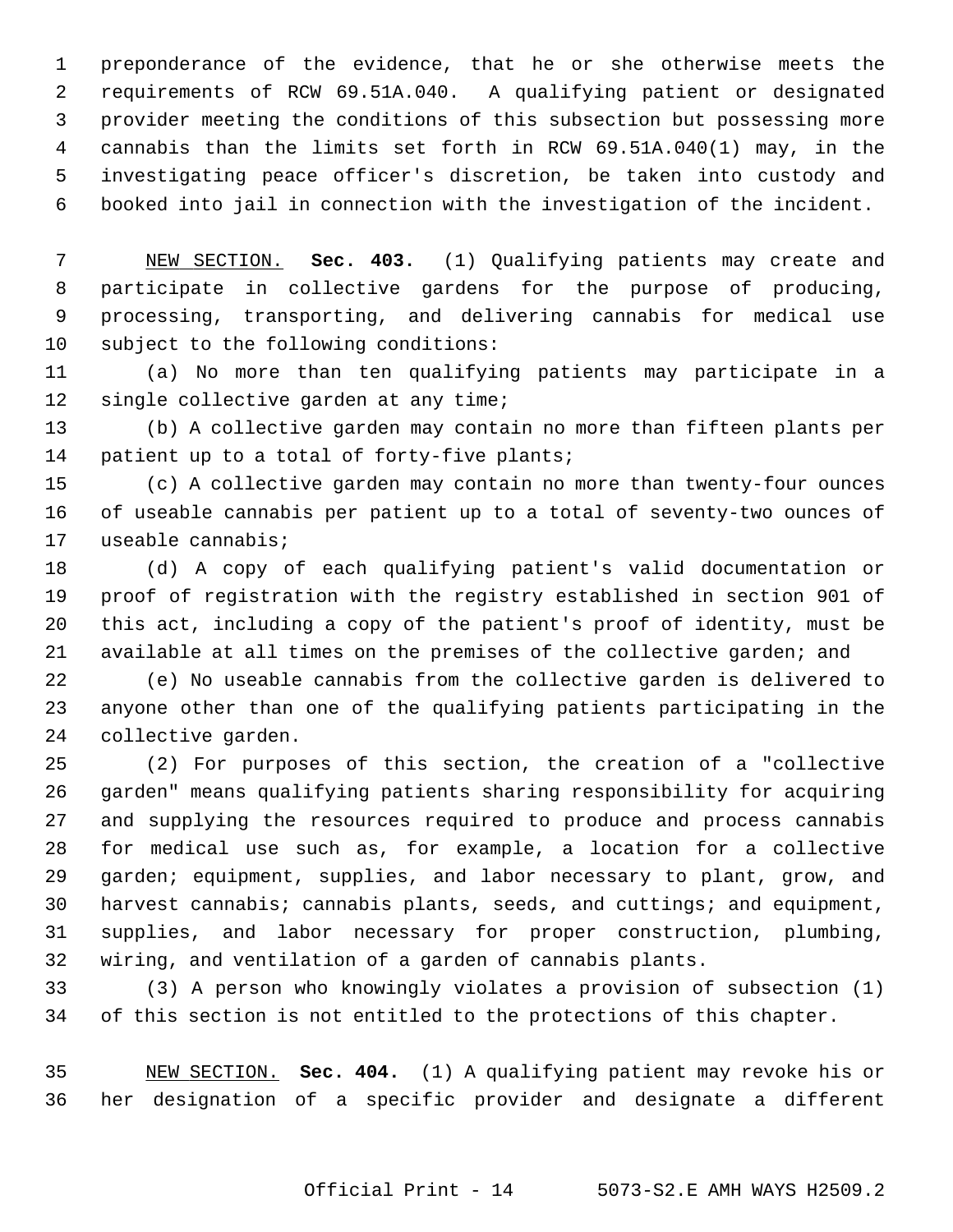1 provider at any time. A revocation of designation must be in writing, 2 signed and dated. The protections of this chapter cease to apply to a 3 person who has served as a designated provider to a qualifying patient 4 seventy-two hours after receipt of that patient's revocation of his or 5 her designation.

 6 (2) A person may stop serving as a designated provider to a given 7 qualifying patient at any time. However, that person may not begin 8 serving as a designated provider to a different qualifying patient 9 until fifteen days have elapsed from the date the last qualifying 10 patient designated him or her to serve as a provider.

11 NEW SECTION. **Sec. 405.** A qualifying patient or designated 12 provider in possession of cannabis plants, useable cannabis, or 13 cannabis product exceeding the limits set forth in RCW 69.51A.040(1) 14 but otherwise in compliance with all other terms and conditions of this 15 chapter may establish an affirmative defense to charges of violations 16 of state law relating to cannabis through proof at trial, by a 17 preponderance of the evidence, that the qualifying patient's necessary 18 medical use exceeds the amounts set forth in RCW 69.51A.040(1). An 19 investigating peace officer may seize cannabis plants, useable 20 cannabis, or cannabis product exceeding the amounts set forth in RCW 21 69.51A.040(1): PROVIDED, That in the case of cannabis plants, the 22 qualifying patient or designated provider shall be allowed to select 23 the plants that will remain at the location. The officer and his or 24 her law enforcement agency may not be held civilly liable for failure 25 to seize cannabis in this circumstance.

26 NEW SECTION. **Sec. 406.** A qualifying patient or designated 27 provider who is not registered with the registry established in section 28 901 of this act or does not present his or her valid documentation to 29 a peace officer who questions the patient or provider regarding his or 30 her medical use of cannabis but is in compliance with all other terms 31 and conditions of this chapter may establish an affirmative defense to 32 charges of violations of state law relating to cannabis through proof 33 at trial, by a preponderance of the evidence, that he or she was a 34 validly authorized qualifying patient or designated provider at the 35 time of the officer's questioning. A qualifying patient or designated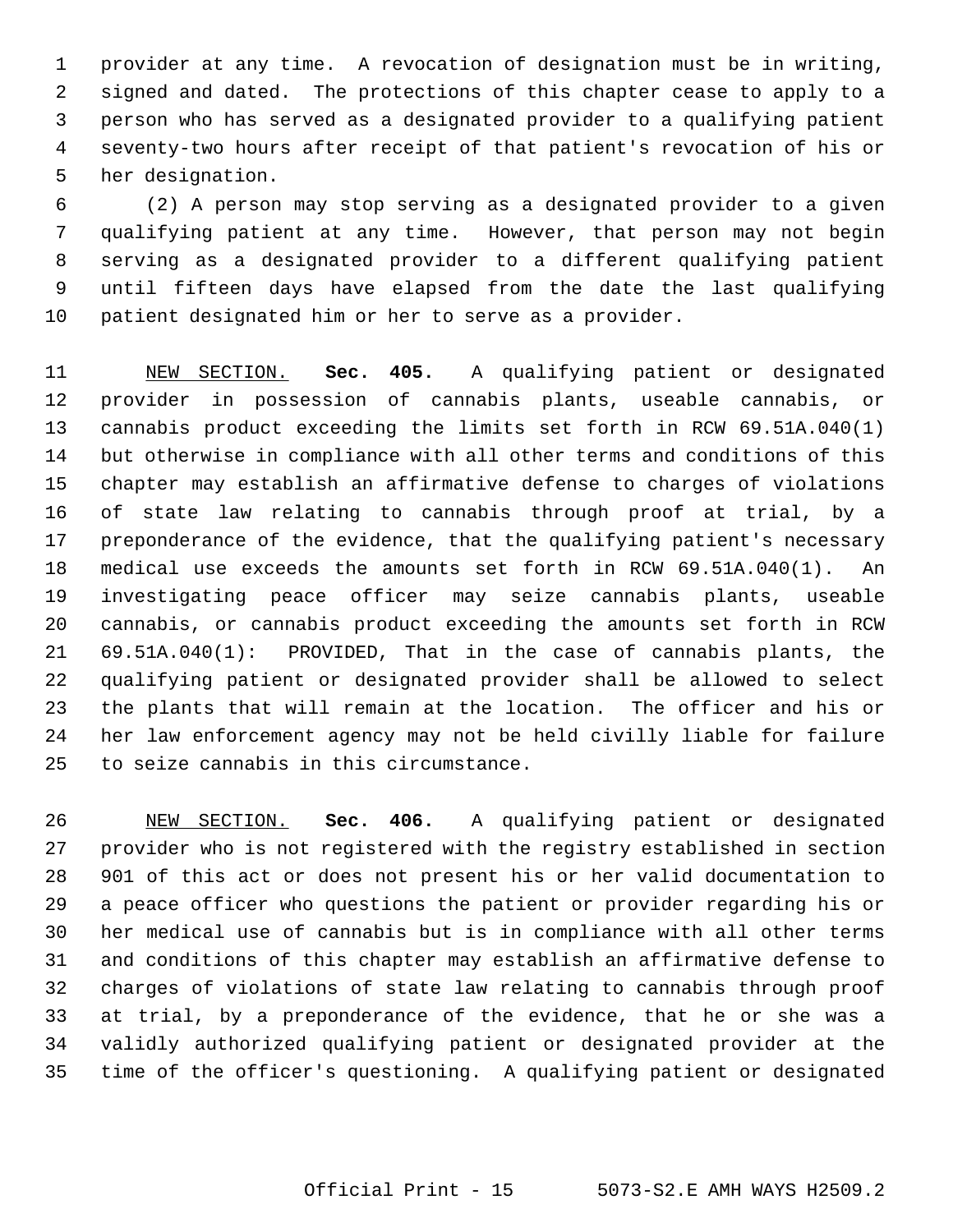1 provider who establishes an affirmative defense under the terms of this 2 section may also establish an affirmative defense under section 405 of 3 this act.

 4 NEW SECTION. **Sec. 407.** A nonresident who is duly authorized to 5 engage in the medical use of cannabis under the laws of another state 6 or territory of the United States may raise an affirmative defense to 7 charges of violations of Washington state law relating to cannabis, 8 provided that the nonresident:

 9 (1) Possesses no more than fifteen cannabis plants and no more than 10 twenty-four ounces of useable cannabis, no more cannabis product than 11 reasonably could be produced with no more than twenty-four ounces of 12 useable cannabis, or a combination of useable cannabis and cannabis 13 product that does not exceed a combined total representing possession 14 and processing of no more than twenty-four ounces of useable cannabis;

15 (2) Is in compliance with all provisions of this chapter other than 16 requirements relating to being a Washington resident or possessing 17 valid documentation issued by a licensed health care professional in 18 Washington; and

19 (3) Presents the documentation of authorization required under the 20 nonresident's authorizing state or territory's law and proof of 21 identity issued by the authorizing state or territory to any peace 22 officer who questions the nonresident regarding his or her medical use 23 of cannabis.

24 NEW SECTION. **Sec. 408.** A qualifying patient's medical use of 25 cannabis as authorized by a health care professional may not be a sole 26 disqualifying factor in determining the patient's suitability for an 27 organ transplant, unless it is shown that this use poses a significant 28 risk of rejection or organ failure. This section does not preclude a 29 health care professional from requiring that a patient abstain from the 30 medical use of cannabis, for a period of time determined by the health 31 care professional, while waiting for a transplant organ or before the 32 patient undergoes an organ transplant.

33 NEW SECTION. **Sec. 409.** A qualifying patient or designated 34 provider may not have his or her parental rights or residential time 35 with a child restricted solely due to his or her medical use of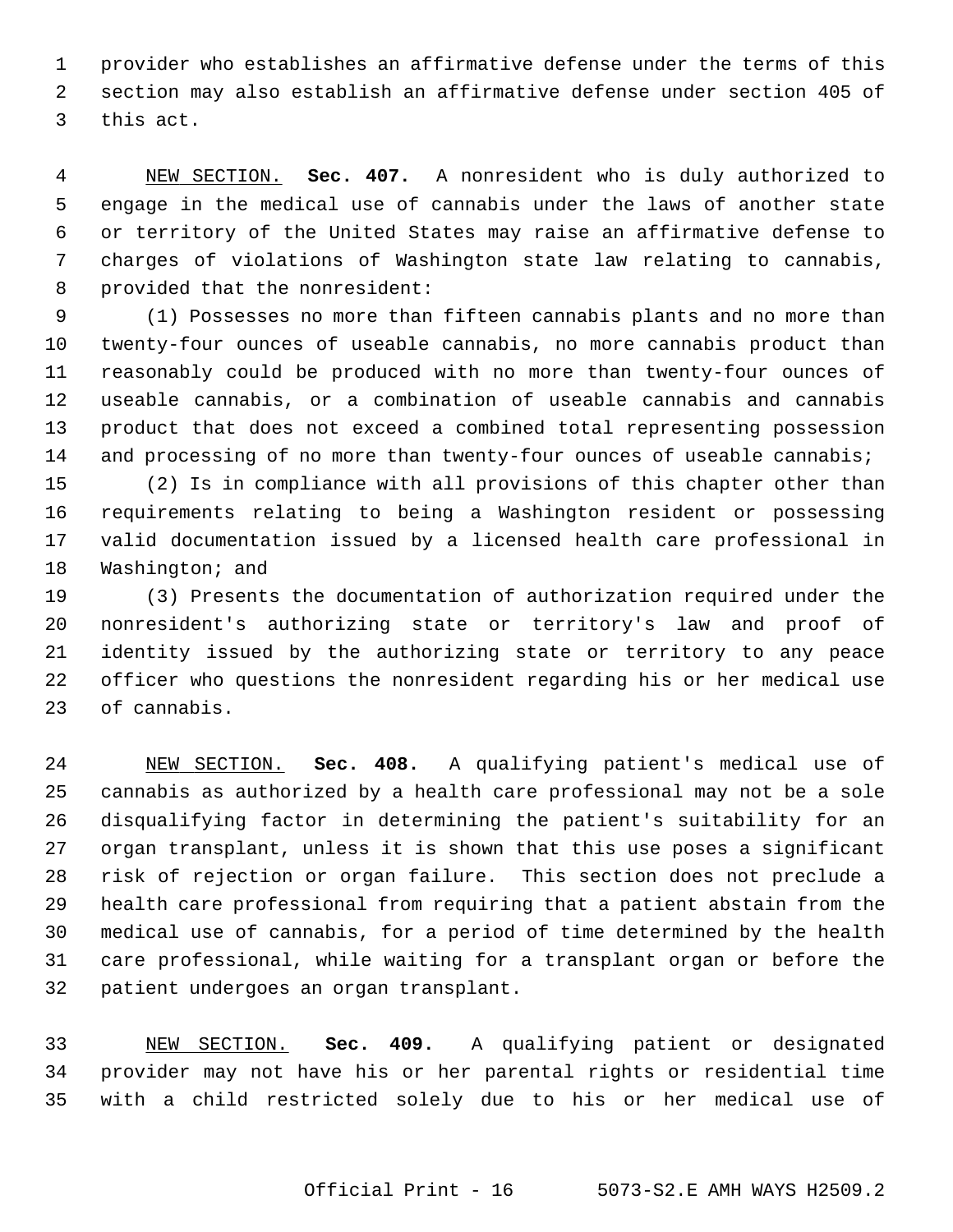1 cannabis in compliance with the terms of this chapter absent written 2 findings supported by evidence that such use has resulted in a long- 3 term impairment that interferes with the performance of parenting 4 functions as defined under RCW 26.09.004.

 5 NEW SECTION. **Sec. 410.** (1) Except as provided in subsection (2) 6 of this section, a qualifying patient may not be refused housing or 7 evicted from housing solely as a result of his or her possession or use 8 of useable cannabis or cannabis products except that housing providers 9 otherwise permitted to enact and enforce prohibitions against smoking 10 in their housing may apply those prohibitions to smoking cannabis 11 provided that such smoking prohibitions are applied and enforced 12 equally as to the smoking of cannabis and the smoking of all other 13 substances, including without limitation tobacco.

14 (2) Housing programs containing a program component prohibiting the 15 use of drugs or alcohol among its residents are not required to permit 16 the medical use of cannabis among those residents.

17 NEW SECTION. **Sec. 411.** In imposing any criminal sentence, 18 deferred prosecution, stipulated order of continuance, deferred 19 disposition, or dispositional order, any court organized under the laws 20 of Washington state may permit the medical use of cannabis in 21 compliance with the terms of this chapter and exclude it as a possible 22 ground for finding that the offender has violated the conditions or 23 requirements of the sentence, deferred prosecution, stipulated order of 24 continuance, deferred disposition, or dispositional order. This 25 section does not require the accommodation of any medical use of 26 cannabis in any correctional facility or jail.

27 **Sec. 412.** RCW 69.51A.050 and 1999 c 2 s 7 are each amended to read 28 as follows:

29 (1) The lawful possession, delivery, dispensing, production, or 30 manufacture of ((medical marijuana)) cannabis for medical use as 31 authorized by this chapter shall not result in the forfeiture or 32 seizure of any real or personal property including, but not limited to, 33 cannabis intended for medical use, items used to facilitate the medical 34 use of cannabis or its production or dispensing for medical use, or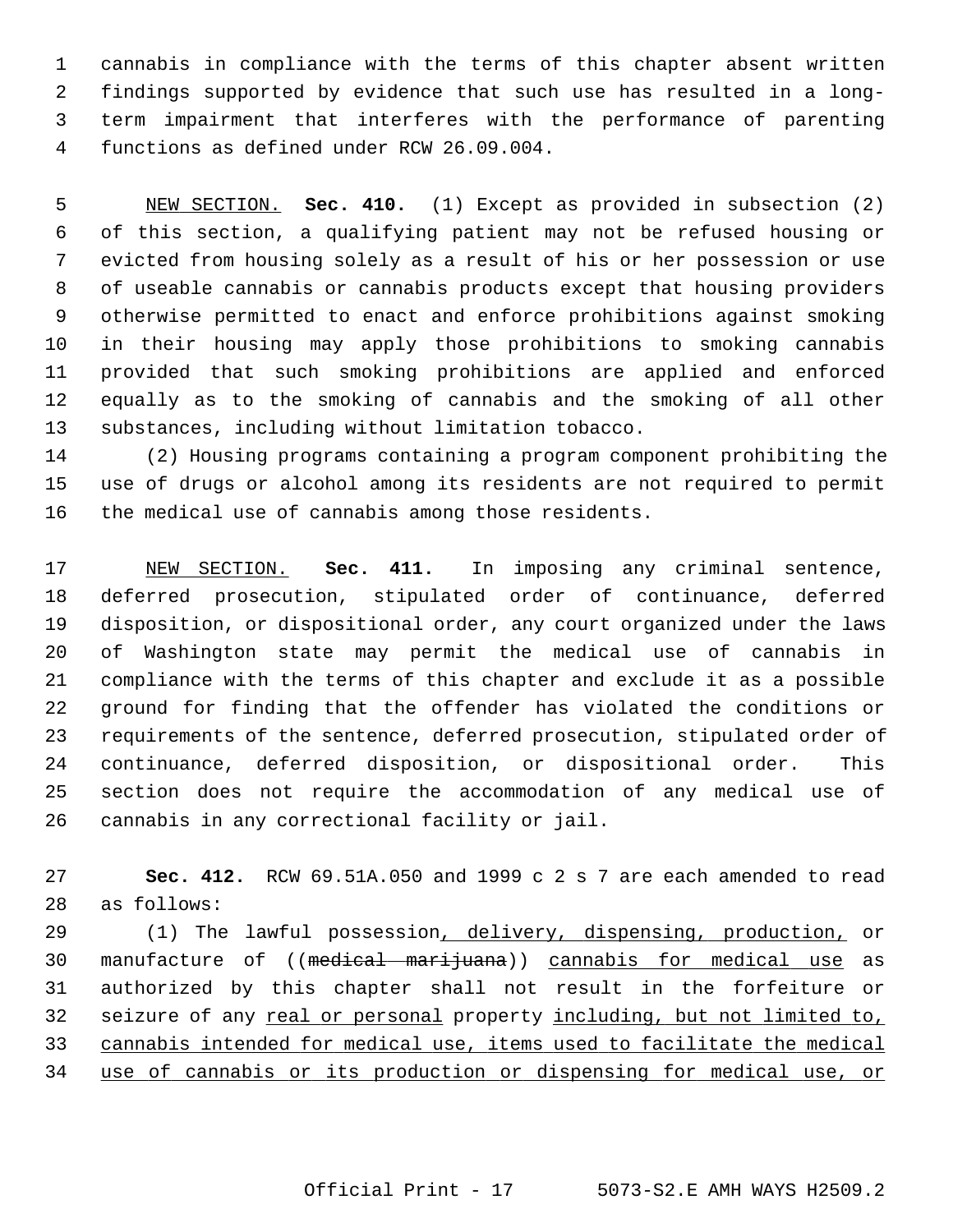1 proceeds of sales of cannabis for medical use made by licensed 2 producers, licensed processors of cannabis products, or licensed 3 dispensers.

 4 (2) No person shall be prosecuted for constructive possession, 5 conspiracy, or any other criminal offense solely for being in the 6 presence or vicinity of ((medical marijuana)) cannabis intended for 7 medical use or its use as authorized by this chapter.

 8 (3) The state shall not be held liable for any deleterious outcomes 9 from the medical use of ((marijuana)) cannabis by any qualifying 10 patient.

11 NEW SECTION. **Sec. 413.** (1) Nothing in this chapter or in the 12 rules adopted to implement it precludes a qualifying patient or 13 designated provider from engaging in the private, unlicensed, 14 noncommercial production, possession, transportation, delivery, or 15 administration of cannabis for medical use as authorized under RCW 16 69.51A.040.

17 (2) Nothing in this section applies to a person who is supervised 18 by a corrections agency or department that has determined that the 19 terms of this section are inconsistent with and contrary to his or her 20 supervision.

## 21 **PART V** 22 **LIMITATIONS ON PROTECTIONS FOR QUALIFYING**

23 **PATIENTS AND DESIGNATED PROVIDERS**

24 **Sec. 501.** RCW 69.51A.060 and 2010 c 284 s 4 are each amended to 25 read as follows:

 (1) ((<del>It shall be a misdemeanor to use or display medical marijuana</del> 27 in a manner or place which is open to the view of the general public.)) It is unlawful to open a package containing cannabis or consume cannabis in a public place in a manner that presents a reasonably foreseeable risk that another person would see and be able to identify 31 the substance contained in the package or being consumed as cannabis. A person who violates a provision of this section commits a class 3 civil infraction under chapter 7.80 RCW. This subsection does not apply to licensed dispensers or their employees, members, officers, or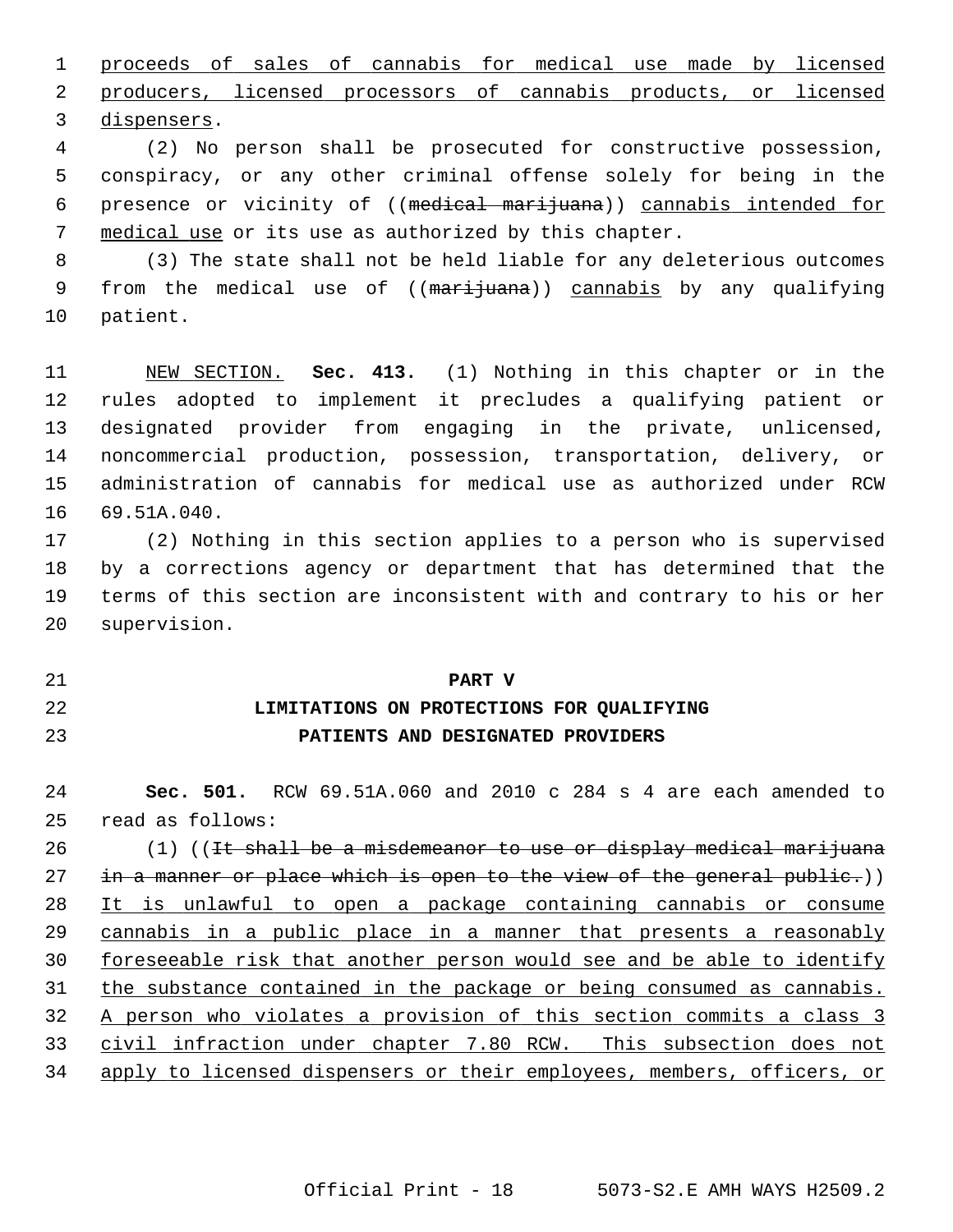1 directors displaying cannabis to customers on their licensed premises 2 as long as such displays are not visible to members of the public 3 standing or passing outside the premises.

4 (2) Nothing in this chapter ((requires any health insurance provider)) establishes a right of care as a covered benefit or requires any state purchased health care as defined in RCW 41.05.011 or other health carrier or health plan as defined in Title 48 RCW to be liable 8 for any claim for reimbursement for the medical use of ((marijuana)) cannabis. Such entities may enact coverage or noncoverage criteria or related policies for payment or nonpayment of medical cannabis in their sole discretion.

12 (3) Nothing in this chapter requires any health care professional 13 to authorize the medical use of ((medical marijuana)) cannabis for a 14 patient.

15 (4) Nothing in this chapter requires any accommodation of any on-16 site medical use of ((marijuana)) cannabis in any place of employment, 17 in any school bus or on any school grounds, in any youth center, in any 18 correctional facility, or smoking ((medical marijuana)) cannabis in any 19 public place ((as that term is defined in RCW 70.160.020)).

20 (5) Nothing in this chapter authorizes the use of medical cannabis 21 by any person who is subject to the Washington code of military justice 22 in chapter 38.38 RCW.

23 (6) Employers may establish drug-free work policies. Nothing in 24 this chapter requires an accommodation for the medical use of cannabis 25 if an employer has a drug-free work place.

26 (7) It is a class C felony to fraudulently produce any record 27 purporting to be, or tamper with the content of any record for the 28 purpose of having it accepted as, valid documentation under RCW 29 69.51A.010( $(\overline{+7})$ ) (32)(a), or to backdate such documentation to a time 30 earlier than its actual date of execution.

 $((+6))$  (8) No person shall be entitled to claim the ((affirmative defense provided in RCW 69.51A.040)) protection from search, arrest, and prosecution under RCW 69.51A.040 or protection from search and arrest and the affirmative defense under section 402 of this act for 35 engaging in the medical use of ((marijuana)) cannabis in a way that 36 endangers the health or well-being of any person through the use of a 37 motorized vehicle on a street, road, or highway, including violations of RCW 46.61.502 or 46.61.504, or equivalent local ordinances.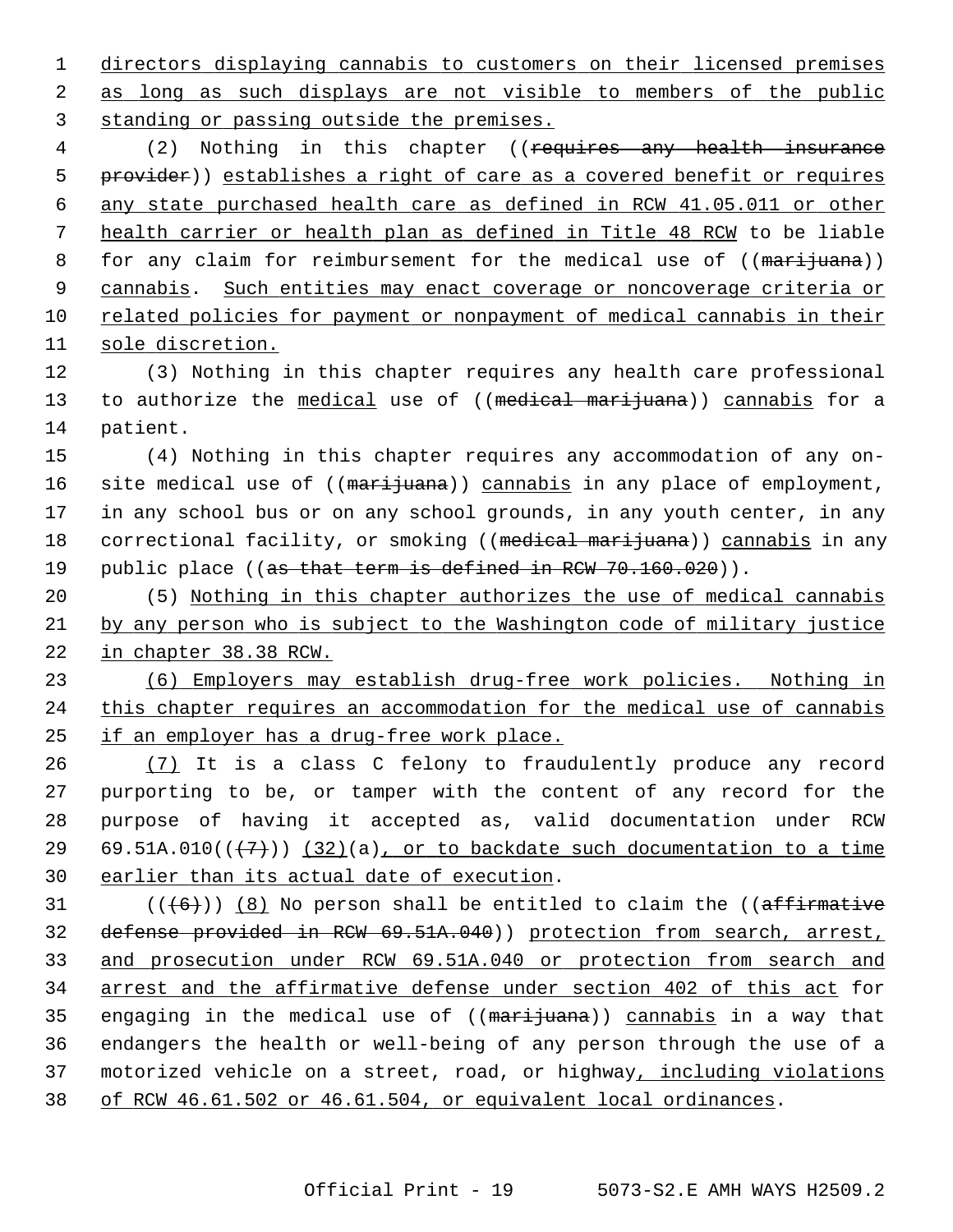#### 1 **PART VI**

#### 2 **LICENSED PRODUCERS AND LICENSED PROCESSORS OF CANNABIS PRODUCTS**

 3 NEW SECTION. **Sec. 601.** A person may not act as a licensed 4 producer without a license for each production facility issued by the 5 department of agriculture and prominently displayed on the premises. 6 Provided they are acting in compliance with the terms of this chapter 7 and rules adopted to enforce and carry out its purposes, licensed 8 producers and their employees, members, officers, and directors may 9 manufacture, plant, cultivate, grow, harvest, produce, prepare, 10 propagate, process, package, repackage, transport, transfer, deliver, 11 label, relabel, wholesale, or possess cannabis intended for medical use 12 by qualifying patients, including seeds, seedlings, cuttings, plants, 13 and useable cannabis, and may not be arrested, searched, prosecuted, or 14 subject to other criminal sanctions or civil consequences under state 15 law, or have real or personal property searched, seized, or forfeited 16 pursuant to state law, for such activities, notwithstanding any other 17 provision of law.

18 NEW SECTION. **Sec. 602.** A person may not act as a licensed 19 processor without a license for each processing facility issued by the 20 department of agriculture and prominently displayed on the premises. 21 Provided they are acting in compliance with the terms of this chapter 22 and rules adopted to enforce and carry out its purposes, licensed 23 processors of cannabis products and their employees, members, officers, 24 and directors may possess useable cannabis and manufacture, produce, 25 prepare, process, package, repackage, transport, transfer, deliver, 26 label, relabel, wholesale, or possess cannabis products intended for 27 medical use by qualifying patients, and may not be arrested, searched, 28 prosecuted, or subject to other criminal sanctions or civil 29 consequences under state law, or have real or personal property 30 searched, seized, or forfeited pursuant to state law, for such 31 activities, notwithstanding any other provision of law.

32 NEW SECTION. **Sec. 603.** The director shall administer and carry 33 out the provisions of this chapter relating to licensed producers and 34 licensed processors of cannabis products, and rules adopted under this 35 chapter.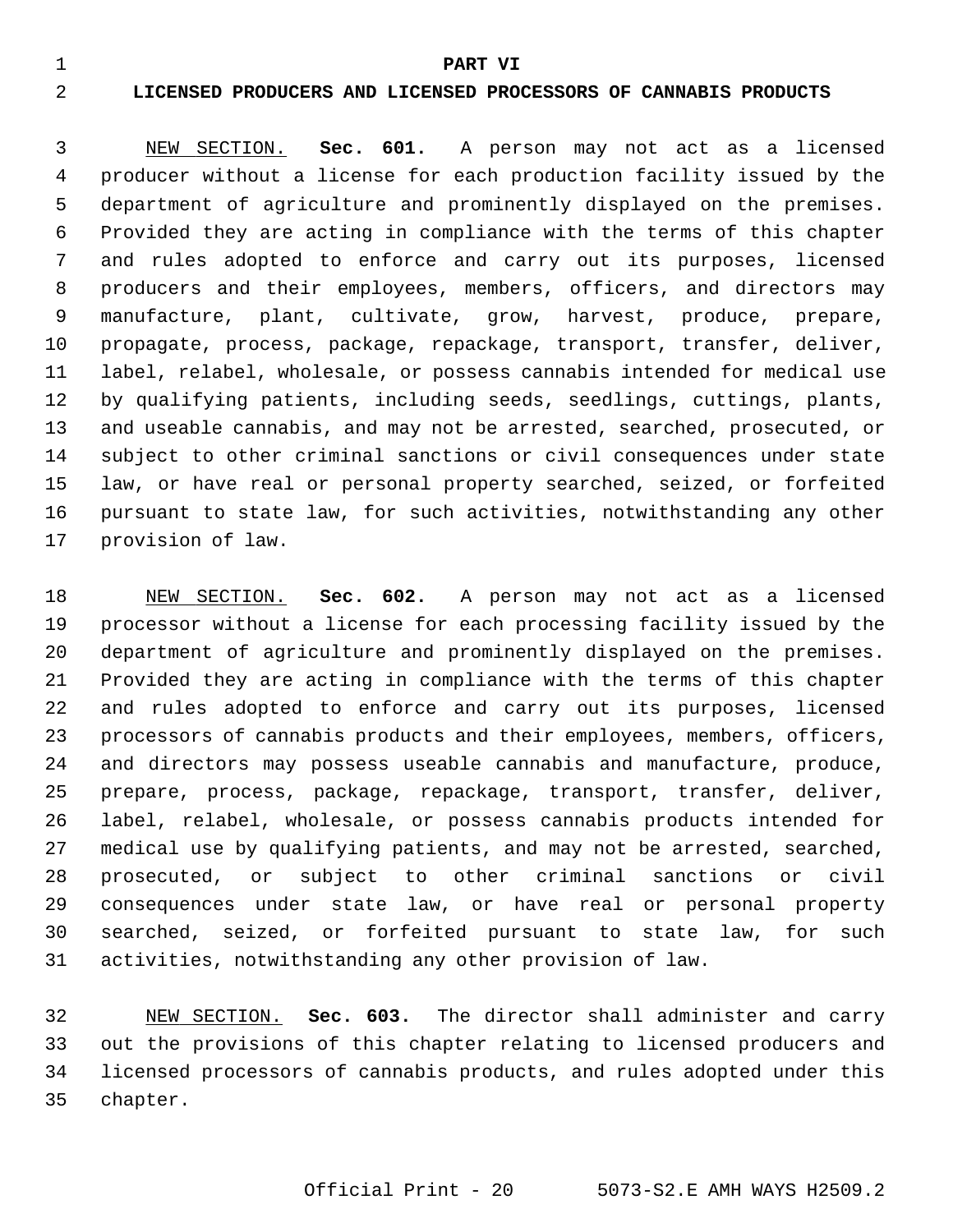1 NEW SECTION. **Sec. 604.** (1) On a schedule determined by the 2 department of agriculture, licensed producers and licensed processors 3 must submit representative samples of cannabis grown or processed to a 4 cannabis analysis laboratory for grade, condition, cannabinoid profile, 5 THC concentration, other qualitative measurements of cannabis intended 6 for medical use, and other inspection standards determined by the 7 department of agriculture. Any samples remaining after testing must be 8 destroyed by the laboratory or returned to the licensed producer or 9 licensed processor.

10 (2) Licensed producers and licensed processors must submit copies 11 of the results of this inspection and testing to the department of 12 agriculture on a form developed by the department.

13 (3) If a representative sample of cannabis tested under this 14 section has a THC concentration of three-tenths of one percent or less, 15 the lot of cannabis the sample was taken from may not be sold for 16 medical use and must be destroyed or sold to a manufacturer of hemp 17 products.

18 NEW SECTION. **Sec. 605.** The department of agriculture may contract 19 with a cannabis analysis laboratory to conduct independent inspection 20 and testing of cannabis samples to verify testing results provided 21 under section 604 of this act.

22 NEW SECTION. **Sec. 606.** The department of agriculture may adopt 23 rules on:

24 (1) Facility standards, including scales, for all licensed 25 producers and licensed processors of cannabis products;

26 (2) Measurements for cannabis intended for medical use, including 27 grade, condition, cannabinoid profile, THC concentration, other 28 qualitative measurements, and other inspection standards for cannabis 29 intended for medical use; and

30 (3) Methods to identify cannabis intended for medical use so that 31 such cannabis may be readily identified if stolen or removed in 32 violation of the provisions of this chapter from a production or 33 processing facility, or if otherwise unlawfully transported.

34 NEW SECTION. **Sec. 607.** The director is authorized to deny, 35 suspend, or revoke a producer's or processor's license after a hearing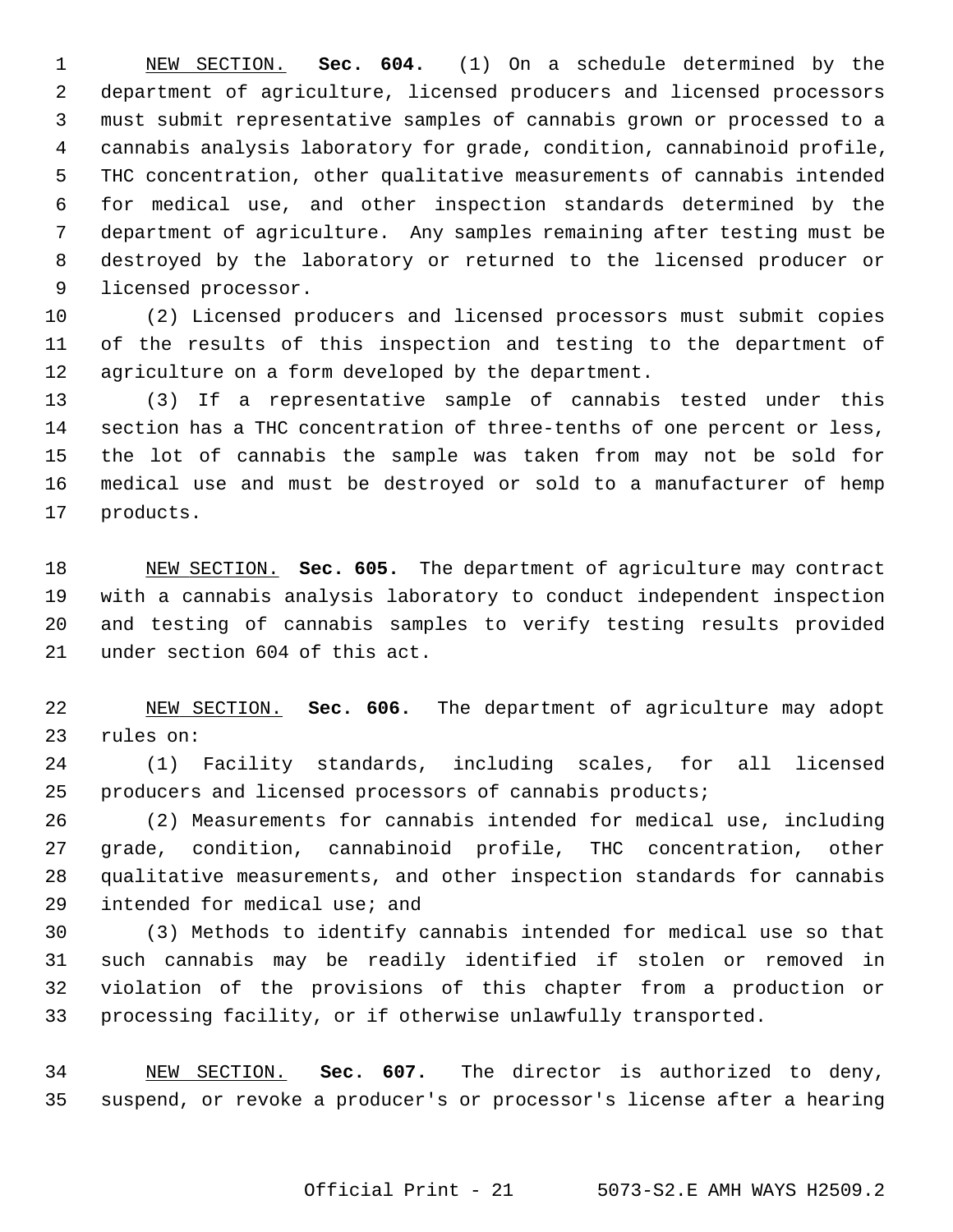1 in any case in which it is determined that there has been a violation 2 or refusal to comply with the requirements of this chapter or rules 3 adopted hereunder. All hearings for the denial, suspension, or 4 revocation of a producer's or processor's license are subject to 5 chapter 34.05 RCW, the administrative procedure act, as enacted or 6 hereafter amended.

 7 NEW SECTION. **Sec. 608.** (1) By January 1, 2013, taking into 8 consideration, but not being limited by, the security requirements 9 described in 21 C.F.R. Sec. 1301.71-1301.76, the director shall adopt 10 rules:

11 (a) On the inspection or grading and certification of grade, 12 grading factors, condition, cannabinoid profile, THC concentration, or 13 other qualitative measurement of cannabis intended for medical use that 14 must be used by cannabis analysis laboratories in section 604 of this 15 act;

16 (b) Fixing the sizes, dimensions, and safety and security features 17 required of containers to be used for packing, handling, or storing 18 cannabis intended for medical use;

19 (c) Establishing labeling requirements for cannabis intended for 20 medical use including, but not limited to:

21 (i) The business or trade name and Washington state unified 22 business identifier (UBI) number of the licensed producer of the 23 cannabis;

24 (ii) THC concentration; and

25 (iii) Information on whether the cannabis was grown using organic, 26 inorganic, or synthetic fertilizers;

27 (d) Establishing requirements for transportation of cannabis 28 intended for medical use from production facilities to processing 29 facilities and licensed dispensers;

30 (e) Establishing security requirements for the facilities of 31 licensed producers and licensed processors of cannabis products. These 32 security requirements must consider the safety of the licensed 33 producers and licensed processors as well as the safety of the 34 community surrounding the licensed producers and licensed processors;

35 (f) Establishing requirements for the licensure of producers, and 36 processors of cannabis products, setting forth procedures to obtain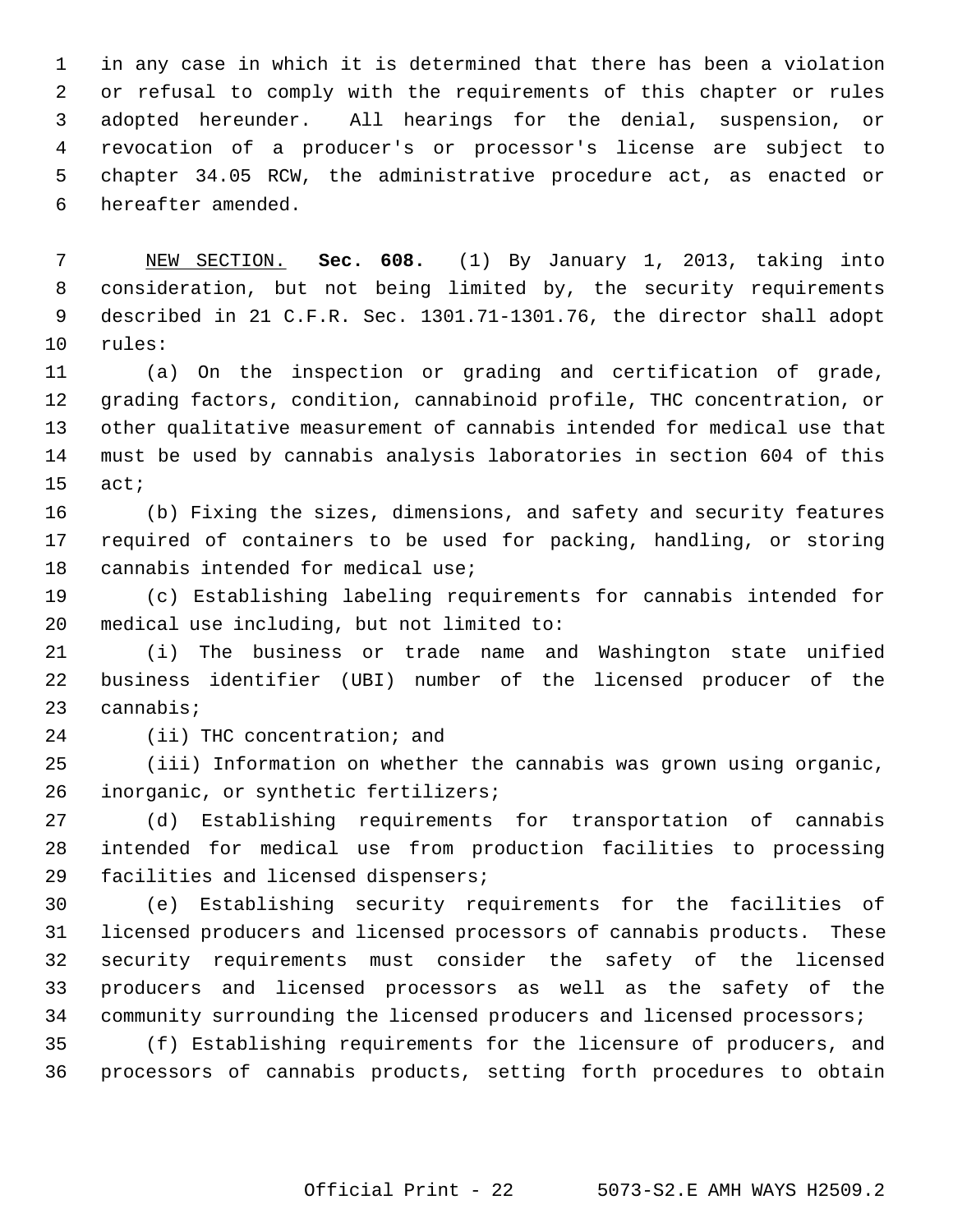1 licenses, and determining expiration dates and renewal requirements; 2 and

 3 (g) Establishing license application and renewal fees for the 4 licensure of producers and processors of cannabis products.

 5 (2) Fees collected under this section must be deposited into the 6 agricultural local fund created in RCW 43.23.230.

 7 (3) During the rule-making process, the department of agriculture 8 shall consult with stakeholders and persons with relevant expertise, to 9 include but not be limited to qualifying patients, designated 10 providers, health care professionals, state and local law enforcement 11 agencies, and the department of health.

12 NEW SECTION. **Sec. 609.** (1) Each licensed producer and licensed 13 processor of cannabis products shall maintain complete records at all 14 times with respect to all cannabis produced, processed, weighed, 15 tested, stored, shipped, or sold. The director shall adopt rules 16 specifying the minimum recordkeeping requirements necessary to comply 17 with this section.

18 (2) The property, books, records, accounts, papers, and proceedings 19 of every licensed producer and licensed processor of cannabis products 20 shall be subject to inspection by the department of agriculture at any 21 time during ordinary business hours. Licensed producers and licensed 22 processors of cannabis products shall maintain adequate records and 23 systems for the filing and accounting of crop production, product 24 manufacturing and processing, records of weights and measurements, 25 product testing, receipts, canceled receipts, other documents, and 26 transactions necessary or common to the medical cannabis industry.

27 (3) The director may administer oaths and issue subpoenas to compel 28 the attendance of witnesses, or the production of books, documents, and 29 records anywhere in the state pursuant to a hearing relative to the 30 purposes and provisions of this chapter. Witnesses shall be entitled 31 to fees for attendance and travel, as provided in chapter 2.40 RCW.

32 (4) Each licensed producer and licensed processor of cannabis 33 products shall report information to the department of agriculture at 34 such times and as may be reasonably required by the director for the 35 necessary enforcement and supervision of a sound, reasonable, and 36 efficient cannabis inspection program for the protection of the health 37 and welfare of qualifying patients.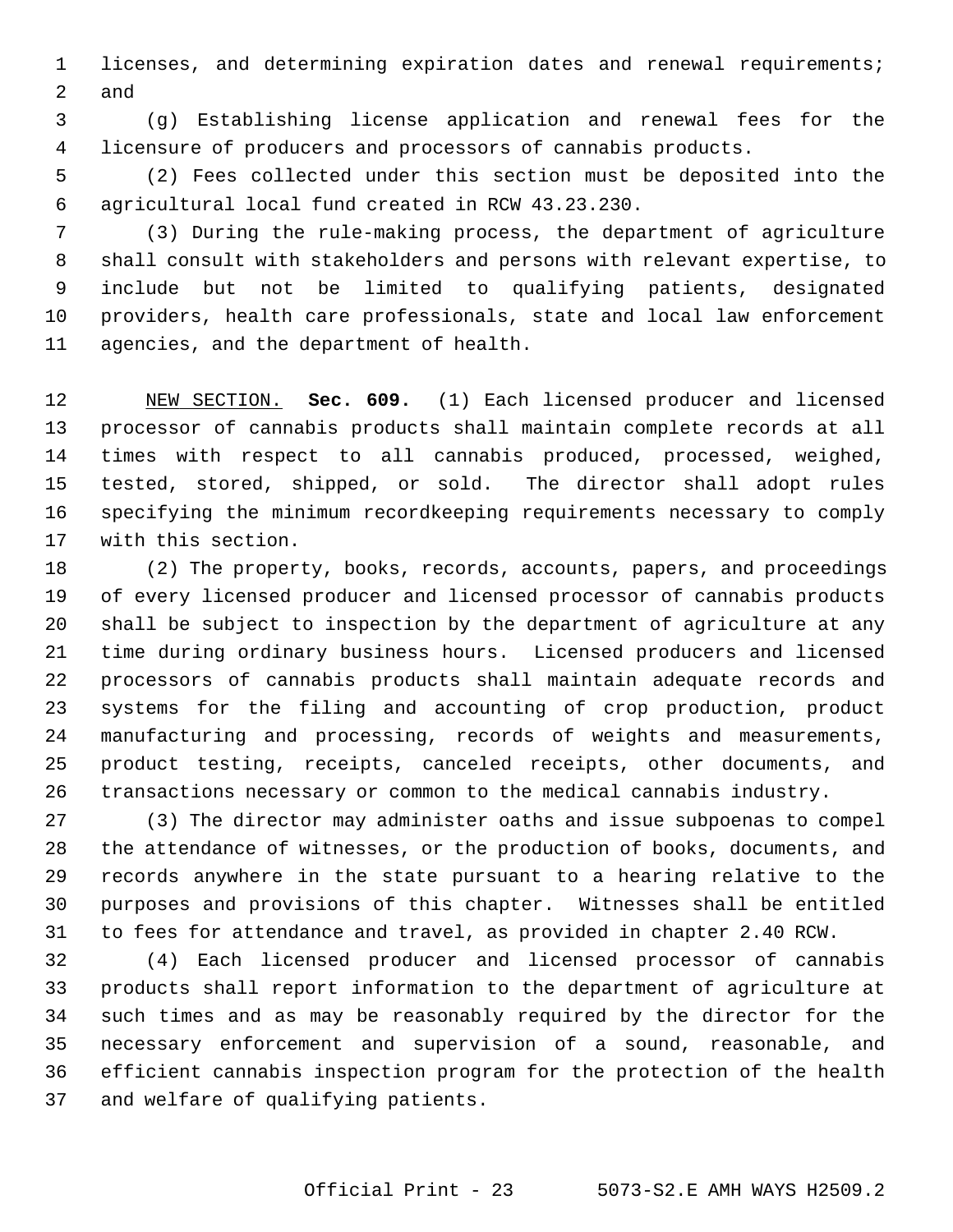1 NEW SECTION. **Sec. 610.** (1) The department of agriculture may give 2 written notice to a licensed producer or processor of cannabis products 3 to furnish required reports, documents, or other requested information, 4 under such conditions and at such time as the department of agriculture 5 deems necessary if a licensed producer or processor of cannabis 6 products fails to:

 7 (a) Submit his or her books, papers, or property to lawful 8 inspection or audit;

 9 (b) Submit required laboratory results, reports, or documents to 10 the department of agriculture by their due date; or

11 (c) Furnish the department of agriculture with requested 12 information.

13 (2) If the licensed producer or processor of cannabis products 14 fails to comply with the terms of the notice within seventy-two hours 15 from the date of its issuance, or within such further time as the 16 department of agriculture may allow, the department of agriculture 17 shall levy a fine of five hundred dollars per day from the final date 18 for compliance allowed by this section or the department of 19 agriculture. In those cases where the failure to comply continues for 20 more than seven days or where the director determines the failure to 21 comply creates a threat to public health, public safety, or a 22 substantial risk of diversion of cannabis to unauthorized persons or 23 purposes, the department of agriculture may, in lieu of levying further 24 fines, petition the superior court of the county where the licensee's 25 principal place of business in Washington is located, as shown by the 26 license application, for an order:

27 (a) Authorizing the department of agriculture to seize and take 28 possession of all books, papers, and property of all kinds used in 29 connection with the conduct or the operation of the licensed producer 30 or processor's business, and the books, papers, records, and property 31 that pertain specifically, exclusively, and directly to that business; 32 and

33 (b) Enjoining the licensed producer or processor from interfering 34 with the department of agriculture in the discharge of its duties as 35 required by this chapter.

36 (3) All necessary costs and expenses, including attorneys' fees, 37 incurred by the department of agriculture in carrying out the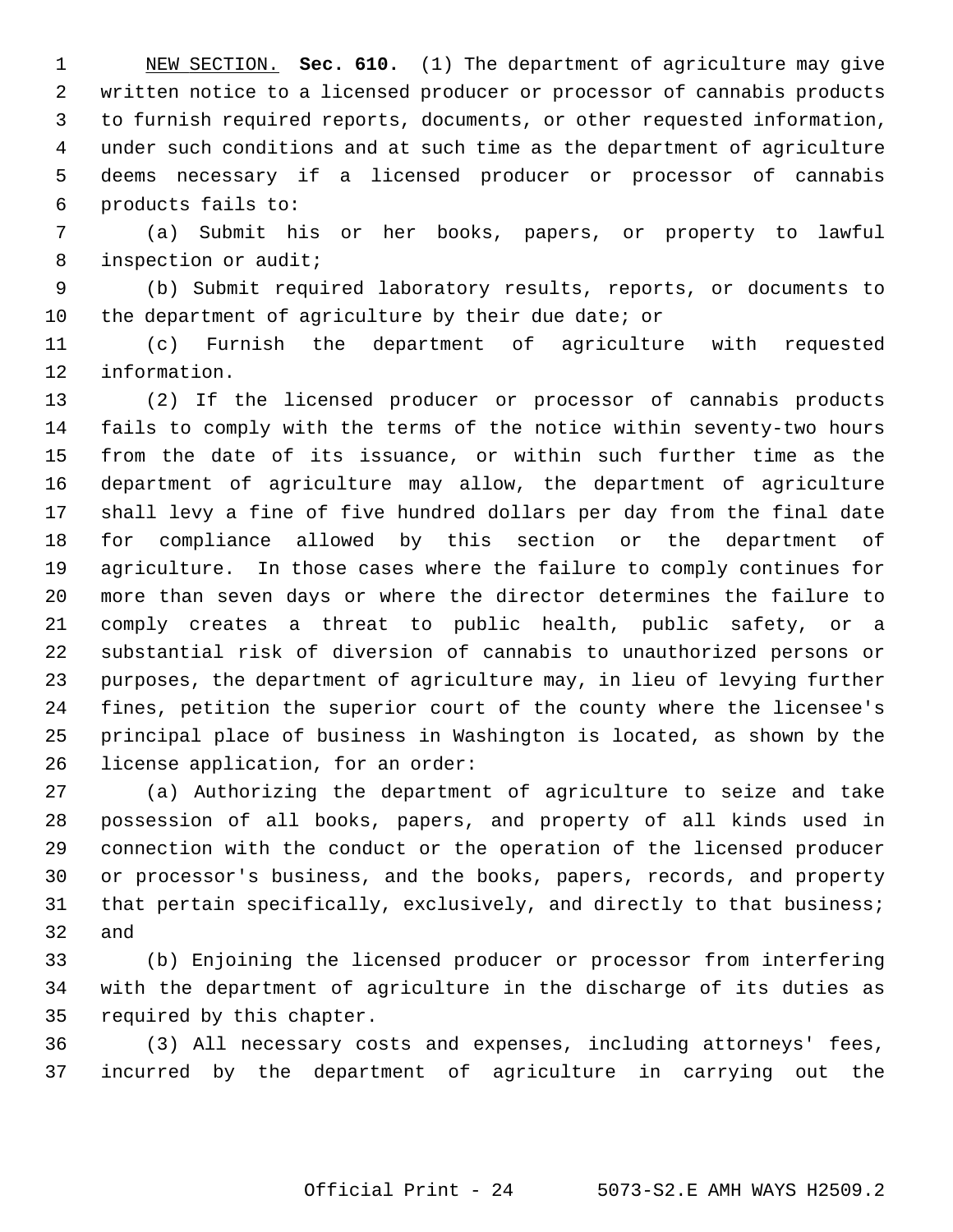1 provisions of this section may be recovered at the same time and as 2 part of the action filed under this section.

 3 (4) The department of agriculture may request the Washington state 4 patrol to assist it in enforcing this section if needed to ensure the 5 safety of its employees.

 6 NEW SECTION. **Sec. 611.** (1) A licensed producer may not sell or 7 deliver cannabis to any person other than a cannabis analysis 8 laboratory, licensed processor of cannabis products, licensed 9 dispenser, or law enforcement officer except as provided by court 10 order. Violation of this section is a class C felony punishable 11 according to chapter 9A.20 RCW.

12 (2) A licensed processor of cannabis products may not sell or 13 deliver cannabis to any person other than a cannabis analysis 14 laboratory licensed dispenser, or law enforcement officer except as 15 provided by court order. Violation of this section is a class C felony 16 punishable according to chapter 9A.20 RCW.

#### 17 **PART VII**

#### 18 **LICENSED DISPENSERS**

19 NEW SECTION. **Sec. 701.** A person may not act as a licensed 20 dispenser without a license for each place of business issued by the 21 department of health and prominently displayed on the premises. 22 Provided they are acting in compliance with the terms of this chapter 23 and rules adopted to enforce and carry out its purposes, licensed 24 dispensers and their employees, members, officers, and directors may 25 deliver, distribute, dispense, transfer, prepare, package, repackage, 26 label, relabel, sell at retail, or possess cannabis intended for 27 medical use by qualifying patients, including seeds, seedlings, 28 cuttings, plants, useable cannabis, and cannabis products, and may not 29 be arrested, searched, prosecuted, or subject to other criminal 30 sanctions or civil consequences under state law, or have real or 31 personal property searched, seized, or forfeited pursuant to state law, 32 for such activities, notwithstanding any other provision of law.

33 NEW SECTION. **Sec. 702.** (1) By January 1, 2013, taking into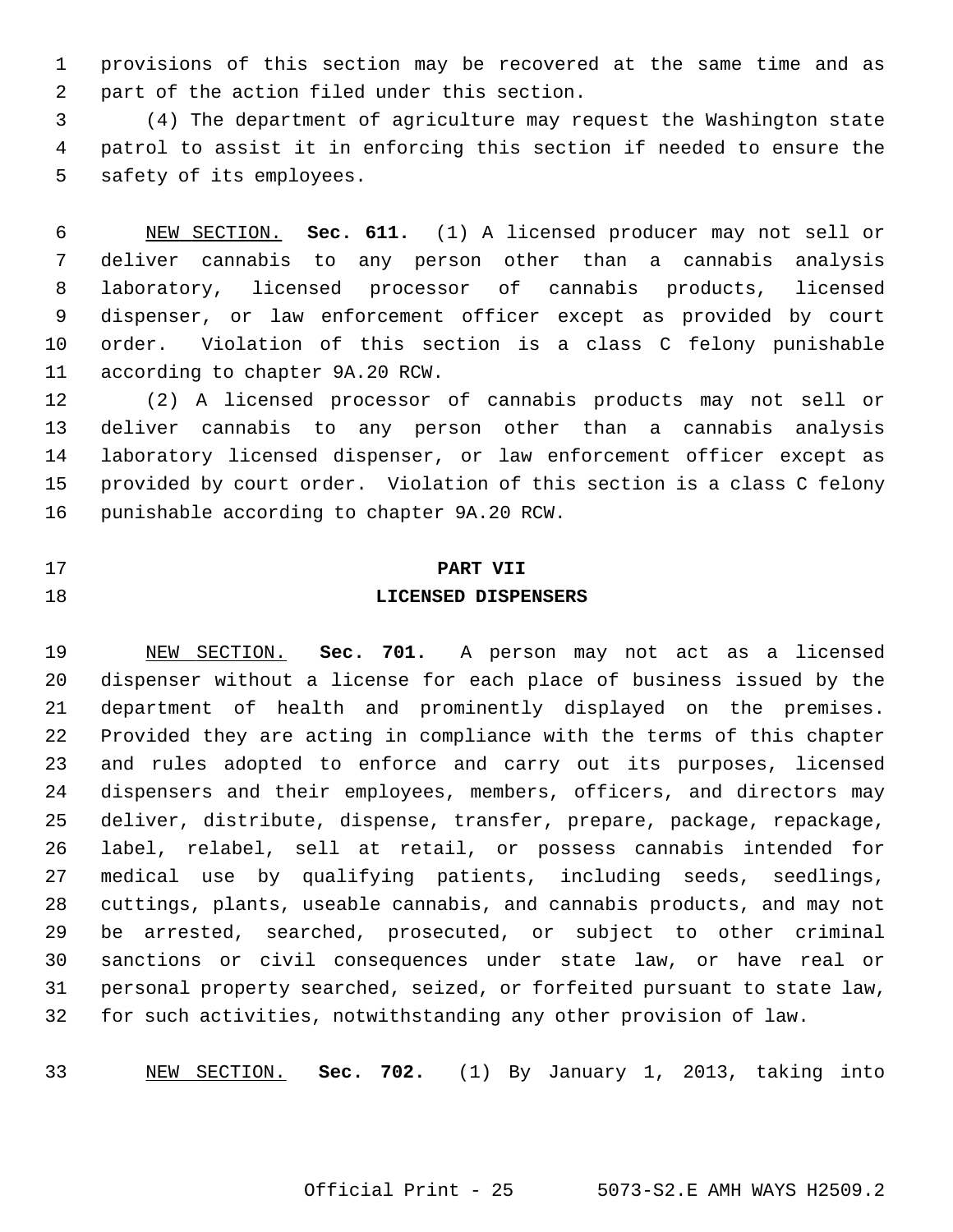1 consideration the security requirements described in 21 C.F.R. 1301.71- 2 1301.76, the secretary of health shall adopt rules:

 3 (a) Establishing requirements for the licensure of dispensers of 4 cannabis for medical use, setting forth procedures to obtain licenses, 5 and determining expiration dates and renewal requirements;

 6 (b) Providing for mandatory inspection of licensed dispensers' 7 locations;

 8 (c) Establishing procedures governing the suspension and revocation 9 of licenses of dispensers;

10 (d) Establishing recordkeeping requirements for licensed 11 dispensers;

12 (e) Fixing the sizes and dimensions of containers to be used for 13 dispensing cannabis for medical use;

14 (f) Establishing safety standards for containers to be used for 15 dispensing cannabis for medical use;

16 (g) Establishing cannabis storage requirements, including security 17 requirements;

18 (h) Establishing cannabis labeling requirements, to include 19 information on whether the cannabis was grown using organic, inorganic, 20 or synthetic fertilizers;

21 (i) Establishing physical standards for cannabis dispensing 22 facilities;

23 (j) Establishing maximum amounts of cannabis and cannabis products 24 that may be kept at one time at a dispensary. In determining maximum 25 amounts, the secretary must consider the security of the dispensary and 26 the surrounding community;

27 (k) Establishing physical standards for sanitary conditions for 28 cannabis dispensing facilities;

29 (l) Establishing physical and sanitation standards for cannabis 30 dispensing equipment;

31 (m) Establishing a maximum number of licensed dispensers that may 32 be licensed in each county as provided in this section;

33 (n) Enforcing and carrying out the provisions of this section and 34 the rules adopted to carry out its purposes; and

35 (o) Establishing license application and renewal fees for the 36 licensure of dispensers in accordance with RCW 43.70.250.

37 (2)(a) The secretary of health shall adopt rules to establish a 38 maximum number of licensed dispensers that may operate in each county.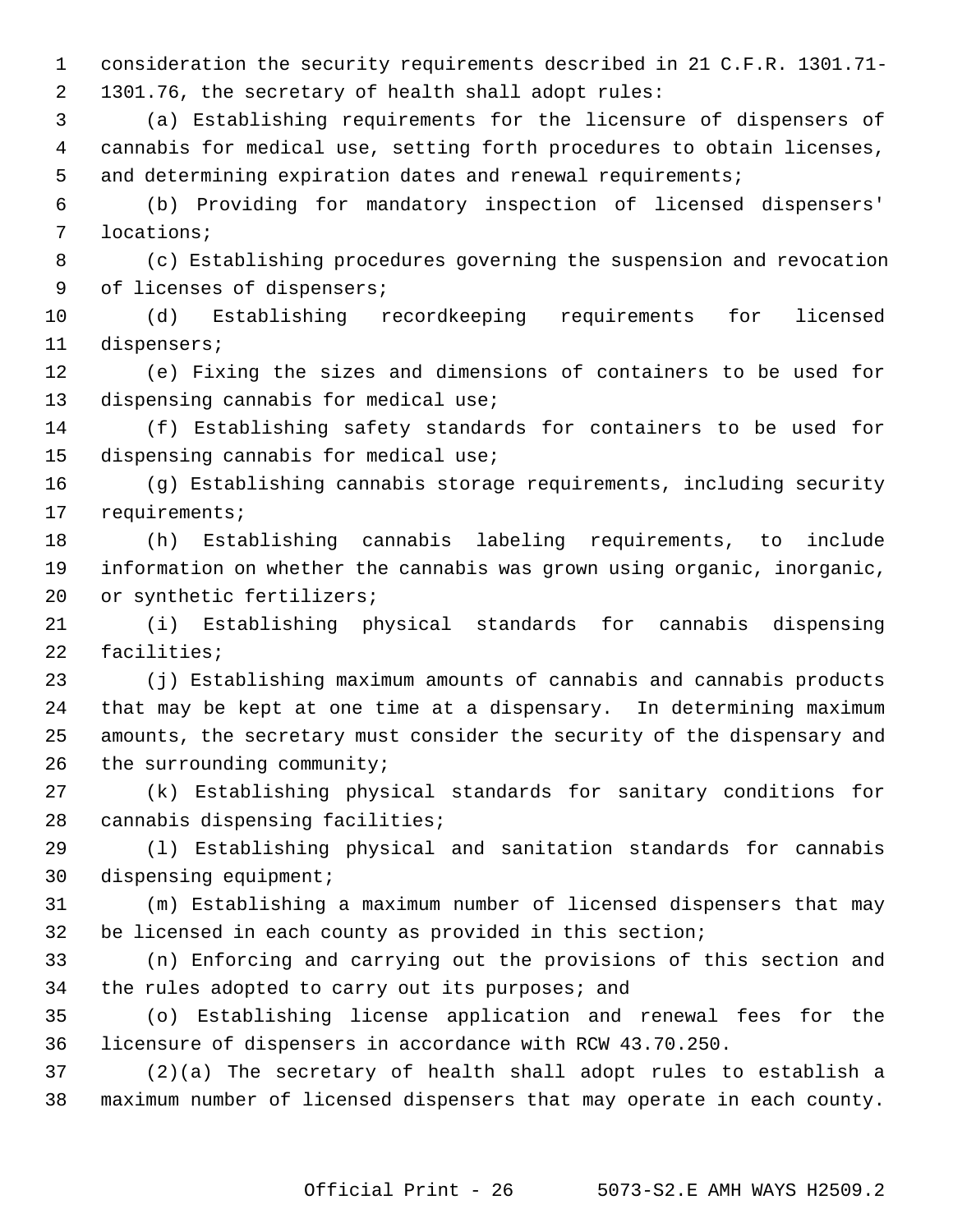1 When establishing the initial maximum number of dispensers, the 2 department shall base the number on each county's population and the 3 number of licensed dispensers reasonably required to meet the expected 4 demand. Subsequent determinations of the maximum number shall be based 5 upon the number of licensed dispensers reasonably required to meet the 6 demands of the qualifying patients and designated providers from each 7 county who are registered with the registry in section 901 of this act. 8 The secretary may not issue more licenses than the maximum number for 9 each county established under this subsection.

10 (b) Determinations of which applicants shall be licensed within a 11 county for purposes of the maximum allowable number of licensed 12 dispensers as provided in this section shall be made by the secretary 13 according to a random selection process.

14 (c) To qualify for the selection process, an applicant must 15 demonstrate to the secretary that he or she meets initial screening 16 criteria that represent the applicant's capacity to operate in 17 compliance with this chapter. Initial screening criteria shall 18 include, but not be limited to:

19 (i) Successful completion of a background check;

20 (ii) A plan to systematically verify qualifying patient and 21 designated provider status of clients;

22 (iii) Evidence of compliance with functional standards, such as 23 ventilation and security requirements; and

24 (iv) Evidence of compliance with facility standards, such as zoning 25 compliance and not using the facility as a residence.

26 (d) The secretary shall establish a schedule to:

27 (i) Update the maximum allowable number of licensed dispensers in 28 each county; and

29 (ii) Issue approvals to operate within a county according to the 30 random selection process.

31 (3) Fees collected under this section must be deposited into the 32 health professions account created in RCW 43.70.320.

33 (4) During the rule-making process, the department of health shall 34 consult with stakeholders and persons with relevant expertise, to 35 include but not be limited to qualifying patients, designated 36 providers, health care professionals, state and local law enforcement 37 agencies, and the department of agriculture.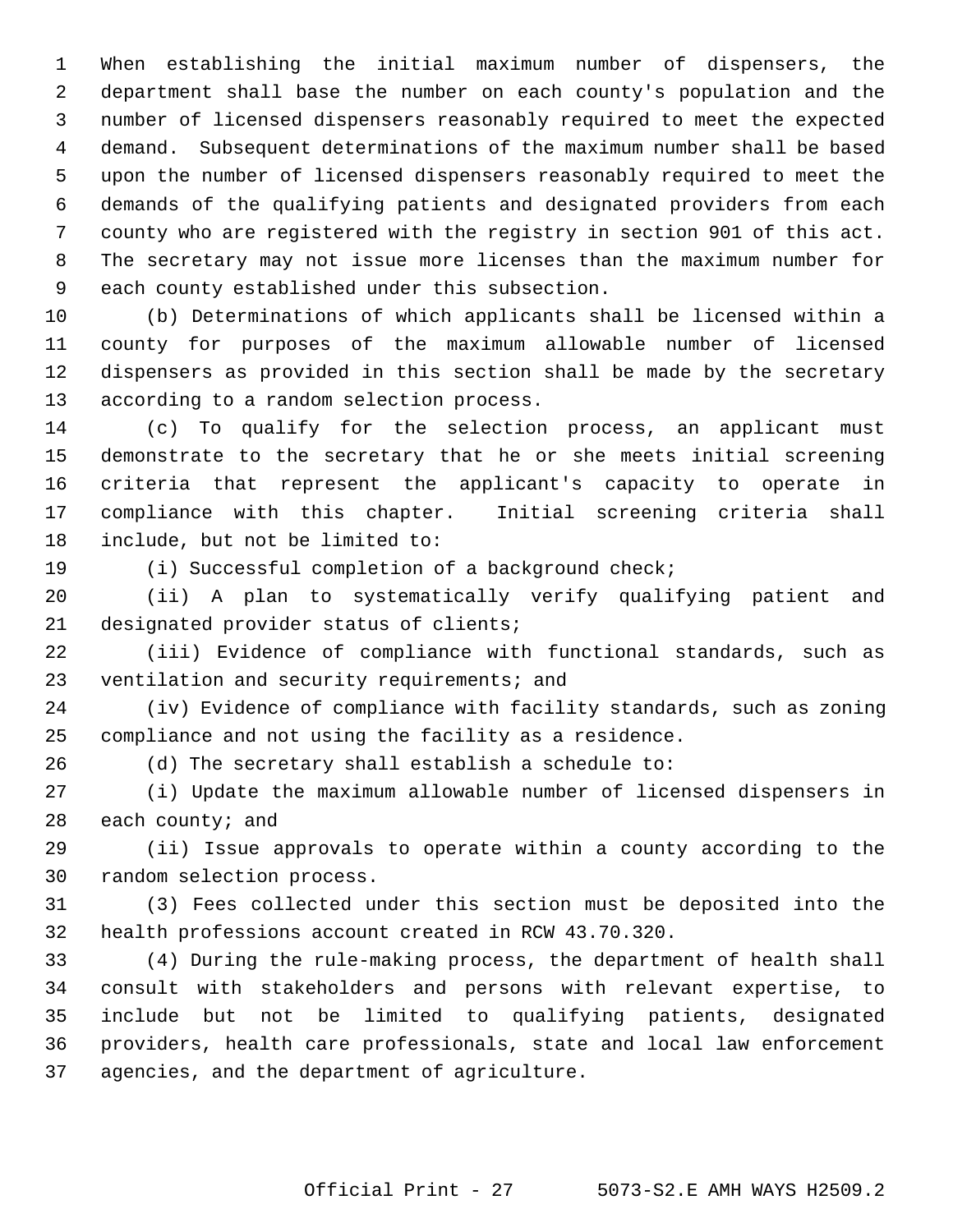1 NEW SECTION. **Sec. 703.** A licensed dispenser may not sell cannabis 2 received from any person other than a licensed producer or licensed 3 processor of cannabis products, or sell or deliver cannabis to any 4 person other than a qualifying patient, designated provider, or 5 licensed producer except as provided by court order. Before selling or 6 providing cannabis to a qualifying patient or designated provider, the 7 licensed dispenser must confirm that the patient qualifies for the 8 medical use of cannabis by contacting that patient's health care 9 professional. Violation of this section is a class C felony punishable 10 according to chapter 9A.20 RCW.

11 NEW SECTION. **Sec. 704.** A license to operate as a licensed 12 dispenser is not transferrable.

13 NEW SECTION. **Sec. 705.** The secretary of health shall not issue or 14 renew a license to an applicant or licensed dispenser located within 15 five hundred feet of a community center, child care center, or 16 elementary or secondary school or another licensed dispenser.

17 **PART VIII**

## 18 **MISCELLANEOUS PROVISIONS APPLYING TO ALL** 19 **LICENSED PRODUCERS, PROCESSORS, AND DISPENSERS**

20 NEW SECTION. **Sec. 801.** All weighing and measuring instruments and 21 devices used by licensed producers, processors of cannabis products, 22 and dispensers shall comply with the requirements set forth in chapter 23 19.94 RCW.

24 NEW SECTION. **Sec. 802.** (1) No person, partnership, corporation, 25 association, or agency may advertise cannabis for sale to the general 26 public in any manner that promotes or tends to promote the use or abuse 27 of cannabis. For the purposes of this subsection, displaying cannabis, 28 including artistic depictions of cannabis, is considered to promote or 29 to tend to promote the use or abuse of cannabis.

30 (2) The department of agriculture may fine a licensed producer or 31 processor of cannabis products up to one thousand dollars for each 32 violation of subsection (1) of this section. Fines collected under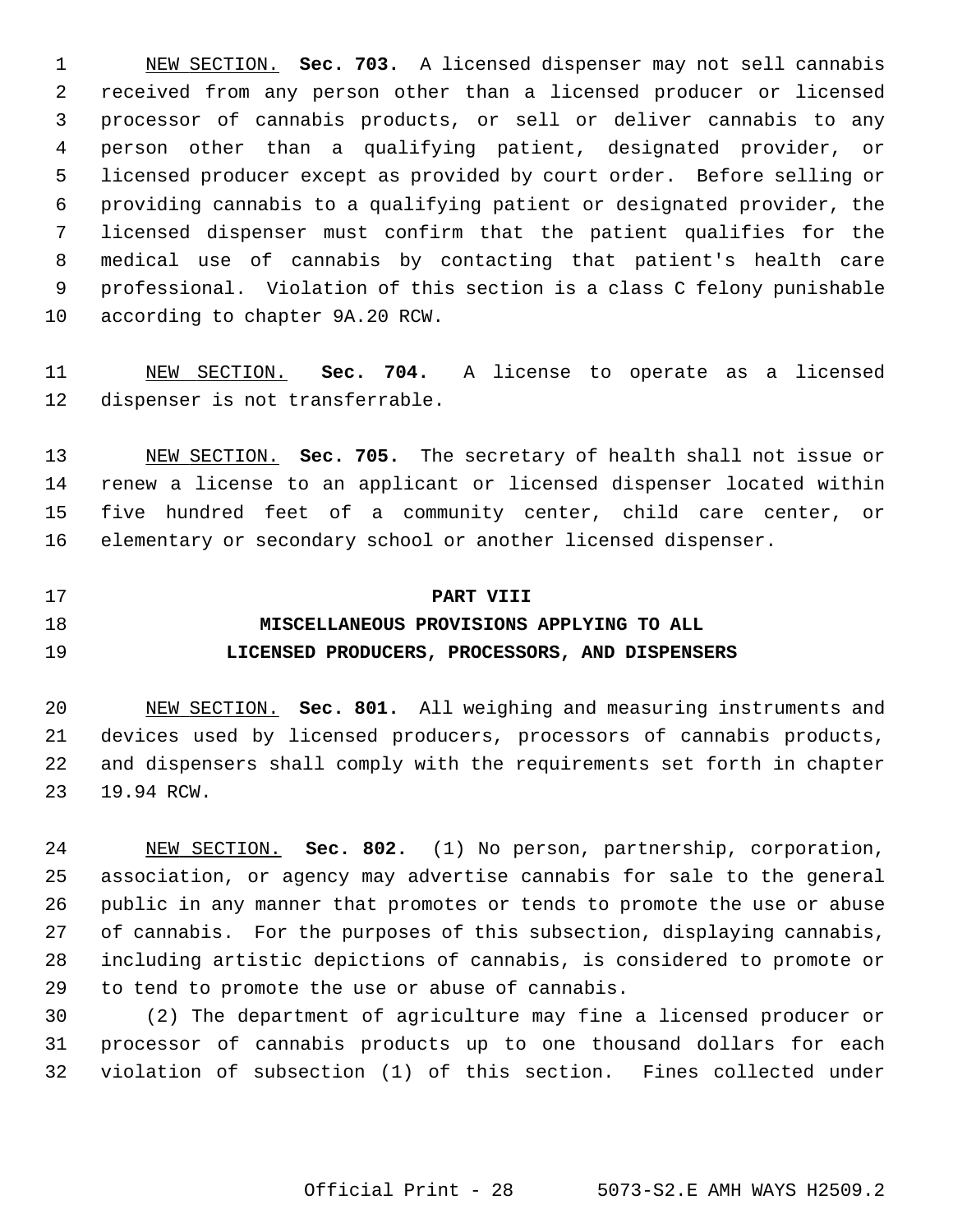1 this subsection must be deposited into the agriculture local fund 2 created in RCW 43.23.230.

 3 (3) The department of health may fine a licensed dispenser up to 4 one thousand dollars for each violation of subsection (1) of this 5 section. Fines collected under this subsection must be deposited into 6 the health professions account created in RCW 43.70.320.

 7 (4) No broadcast television licensee, radio broadcast licensee, 8 newspaper, magazine, advertising agency, or agency or medium for the 9 dissemination of an advertisement, except the licensed producer, 10 processor of cannabis products, or dispenser to which the advertisement 11 relates, is subject to the penalties of this section by reason of 12 dissemination of advertising in good faith without knowledge that the 13 advertising promotes or tends to promote the use or abuse of cannabis.

14 NEW SECTION. **Sec. 803.** (1) A prior conviction for a cannabis or 15 marijuana offense shall not disqualify an applicant from receiving a 16 license to produce, process, or dispense cannabis for medical use, 17 provided the conviction did not include any sentencing enhancements 18 under RCW 9.94A.533 or analogous laws in other jurisdictions. Any 19 criminal conviction of a current licensee may be considered in 20 proceedings to suspend or revoke a license.

21 (2) Nothing in this section prohibits either the department of 22 health or the department of agriculture, as appropriate, from denying, 23 suspending, or revoking the credential of a license holder for other 24 drug-related offenses or any other criminal offenses.

25 (3) Nothing in this section prohibits a corrections agency or 26 department from considering all prior and current convictions in 27 determining whether the possession, manufacture, or delivery of, or for 28 possession with intent to manufacture or deliver, is inconsistent with 29 and contrary to the person's supervision.

30 NEW SECTION. **Sec. 804.** A violation of any provision or section of 31 this chapter that relates to the licensing and regulation of producers, 32 processors, or dispensers, where no other penalty is provided for, and 33 the violation of any rule adopted under this chapter constitutes a 34 misdemeanor.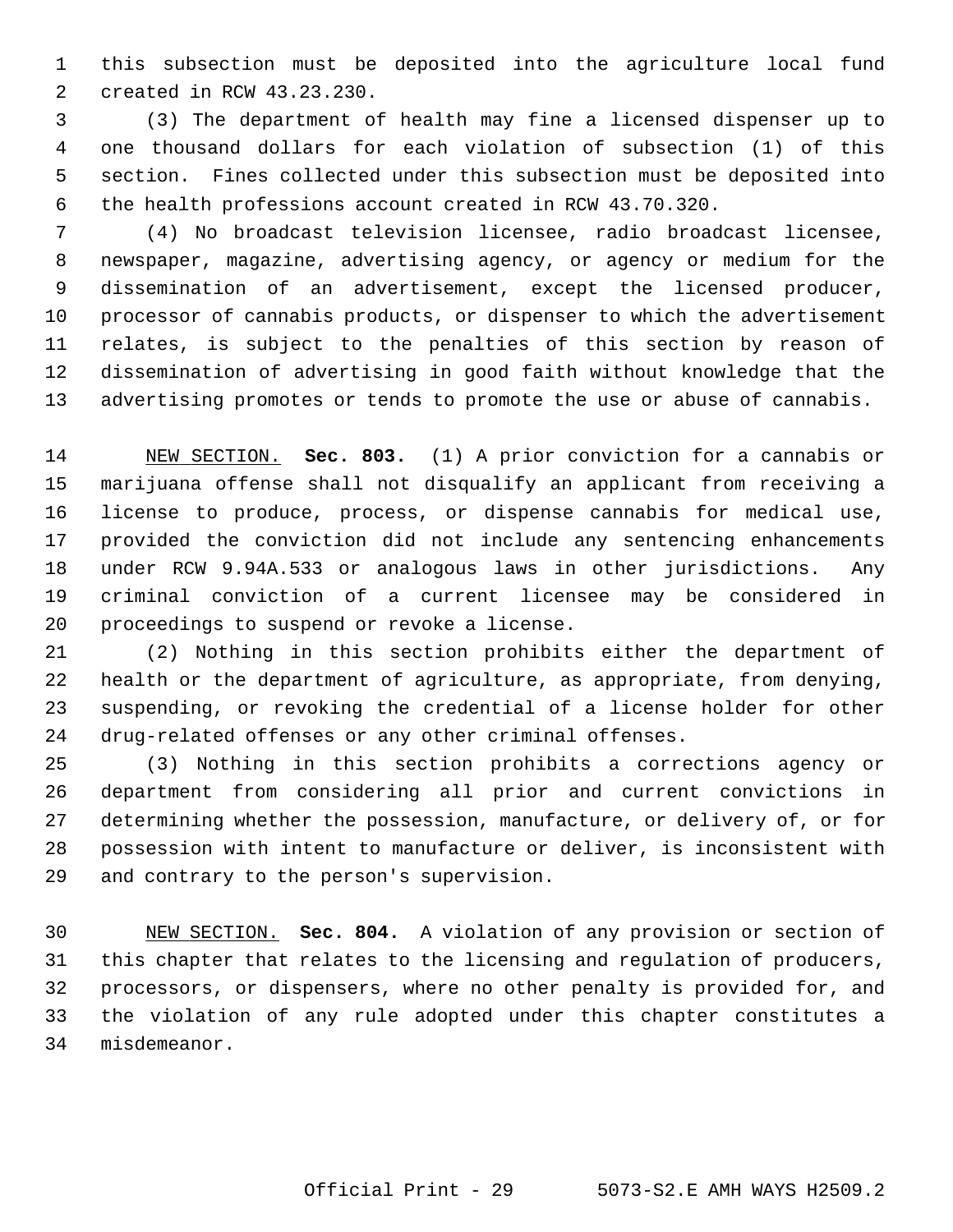1 NEW SECTION. **Sec. 805.** (1) Every licensed producer or processor 2 of cannabis products who fails to comply with this chapter, or any rule 3 adopted under it, may be subjected to a civil penalty, as determined by 4 the director, in an amount of not more than one thousand dollars for 5 every such violation. Each violation shall be a separate and distinct 6 offense.

 7 (2) Every licensed dispenser who fails to comply with this chapter, 8 or any rule adopted under it, may be subjected to a civil penalty, as 9 determined by the secretary, in an amount of not more than one thousand 10 dollars for every such violation. Each violation shall be a separate 11 and distinct offense.

12 (3) Every person who, through an act of commission or omission, 13 procures, aids, or abets in the violation shall be considered to have 14 violated this chapter and may be subject to the penalty provided for in 15 this section.

16 NEW SECTION. **Sec. 806.** The department of agriculture or the 17 department of health, as the case may be, must immediately suspend any 18 certification of licensure issued under this chapter if the holder of 19 the certificate has been certified under RCW 74.20A.320 by the 20 department of social and health services as a person who is not in 21 compliance with a support order. If the person has continued to meet 22 all other requirements for certification during the suspension, 23 reissuance of the certificate of licensure shall be automatic upon the 24 department's receipt of a release issued by the department of social 25 and health services stating that the person is in compliance with the 26 order.

27 NEW SECTION. **Sec. 807.** The department of agriculture or the 28 department of health, as the case may be, must suspend the 29 certification of licensure of any person who has been certified by a 30 lending agency and reported to the appropriate department for 31 nonpayment or default on a federally or state-guaranteed educational 32 loan or service-conditional scholarship. Prior to the suspension, the 33 department of agriculture or the department of health, as the case may 34 be, must provide the person an opportunity for a brief adjudicative 35 proceeding under RCW 34.05.485 through 34.05.494 and issue a finding of 36 nonpayment or default on a federally or state-guaranteed educational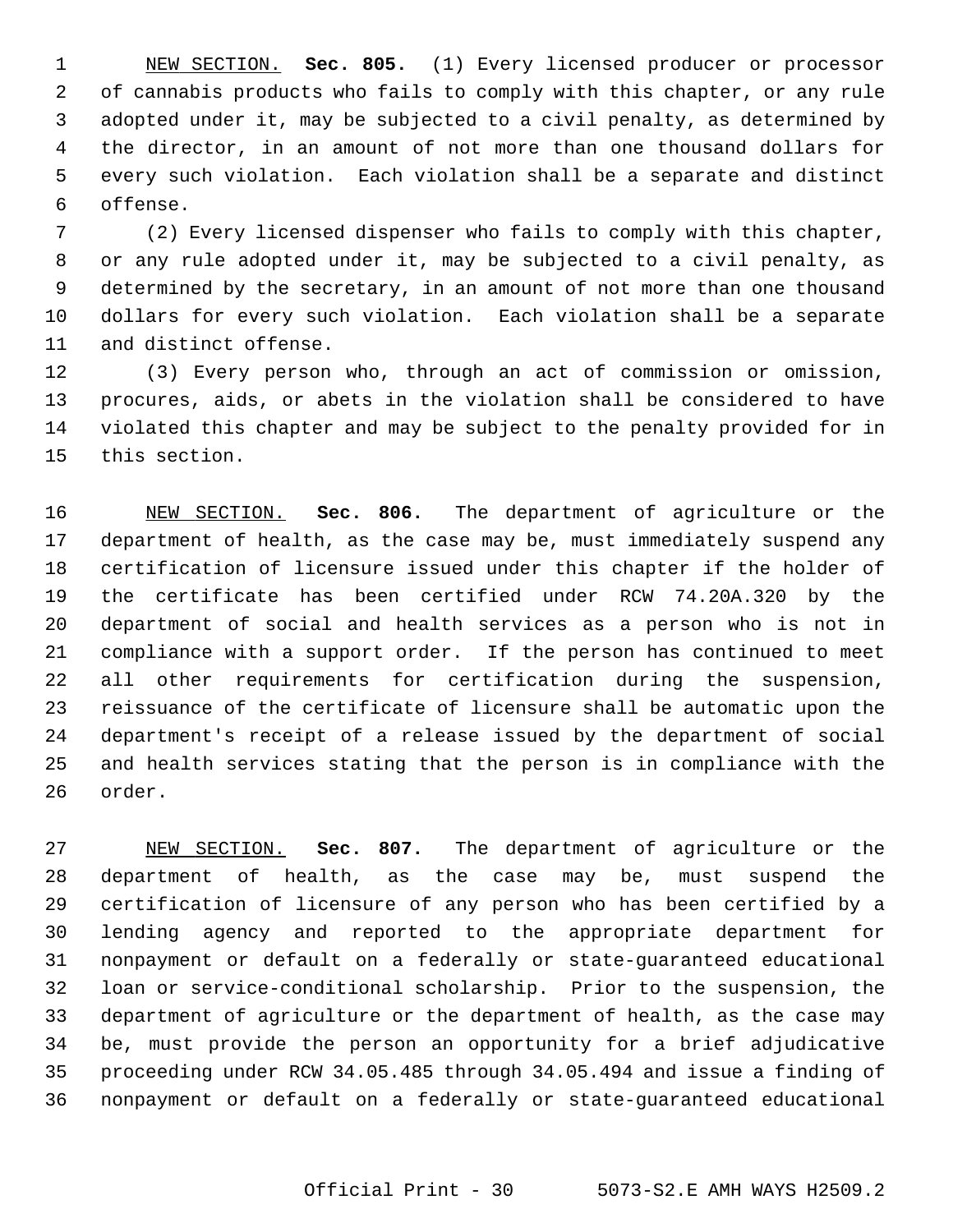1 loan or service-conditional scholarship. The person's license may not 2 be reissued until the person provides the appropriate department a 3 written release issued by the lending agency stating that the person is 4 making payments on the loan in accordance with a repayment agreement 5 approved by the lending agency. If the person has continued to meet 6 all other requirements for certification or registration during the 7 suspension, reinstatement is automatic upon receipt of the notice and 8 payment of any reinstatement fee.

#### 9 **PART IX**

## 10 **SECURE REGISTRATION OF QUALIFYING PATIENTS, DESIGNATED PROVIDERS,** 11 **AND LICENSED PRODUCERS, PROCESSORS, AND DISPENSERS**

12 NEW SECTION. **Sec. 901.** (1) By January 1, 2013, the department of 13 health shall, in consultation with the department of agriculture, adopt 14 rules for the creation, implementation, maintenance, and timely 15 upgrading of a secure and confidential registration system that allows: 16 (a) A peace officer to verify at any time whether a health care 17 professional has registered a person who has been contacted by that 18 peace officer and has provided that peace officer information necessary 19 to verify his or her registration as either a qualifying patient or a 20 designated provider; and

21 (b) A peace officer to verify at any time whether a person, 22 location, or business is licensed by the department of agriculture or 23 the department of health as a licensed producer, licensed processor of 24 cannabis products, or licensed dispenser.

25 (2) The department of agriculture must, in consultation with the 26 department of health, create and maintain a secure and confidential 27 list of persons to whom it has issued a license to produce cannabis for 28 medical use or a license to process cannabis products, and the physical 29 addresses of the licensees' production and processing facilities. The 30 list must meet the requirements of subsection (9) of this section and 31 be transmitted to the department of health to be included in the 32 registry established by this section.

33 (3) The department of health must, in consultation with the 34 department of agriculture, create and maintain a secure and 35 confidential list of the persons to whom it has issued a license to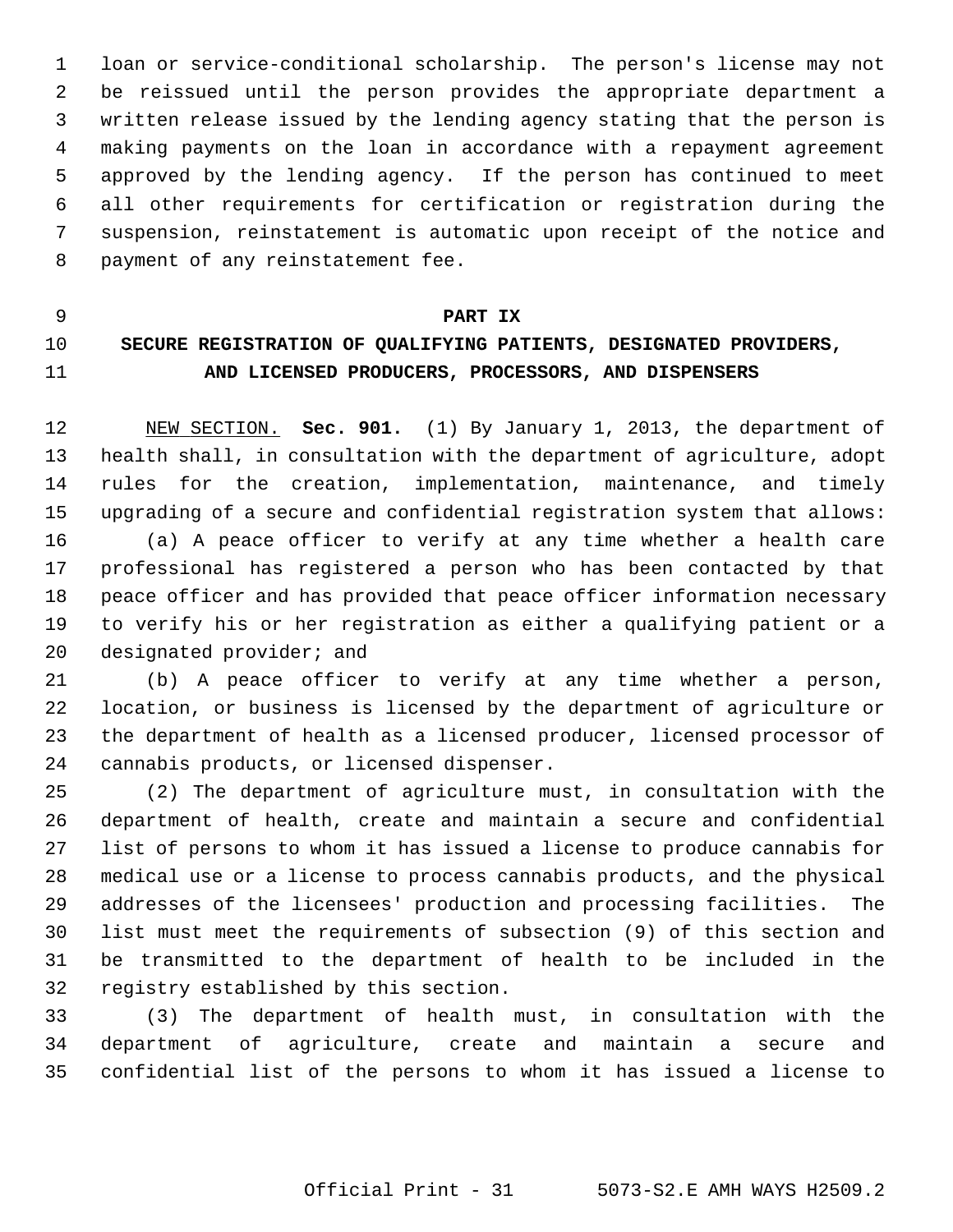1 dispense cannabis for medical use that meets the requirements of 2 subsection (9) of this section and must be included in the registry 3 established by this section.

 4 (4) Before seeking a search warrant or arrest warrant, a peace 5 officer investigating a cannabis-related incident must make reasonable 6 efforts to ascertain whether the location or person under investigation 7 is registered in the registration system, and include the results of 8 this inquiry in the affidavit submitted in support of the application 9 for the warrant. This requirement does not apply to investigations in 10 which the peace officer has observed evidence of any of the following 11 circumstances:

12 (a) An apparent for profit operation that is not a licensed 13 producer, processor of cannabis products, or dispenser;

14 (b) Theft of electrical power;

15 (c) Other illegal drugs at the premises;

16 (d) Frequent and numerous short-term visits over an extended period 17 that are consistent with commercial activity, if the subject of the 18 investigation is not a licensed dispenser;

19 (e) Violent crime or other demonstrated dangers to the community;

20 (f) Probable cause to believe the subject of the investigation has 21 committed a felony, or a misdemeanor in the officer's presence, that 22 does not relate to cannabis; or

23 (g) An outstanding arrest warrant for the subject of the 24 investigation.

25 (5) Law enforcement may access the registration system only in 26 connection with a specific, legitimate criminal investigation regarding 27 cannabis.

28 (6) Registration in the system shall be optional for qualifying 29 patients and designated providers, not mandatory, and registrations are 30 valid for one year, except that qualifying patients must be able to 31 remove themselves from the registry at any time. For licensees, 32 registrations are valid for the term of the license and the 33 registration must be removed if the licensee's license is expired or 34 revoked. The department of health must adopt rules providing for 35 registration renewals and for removing expired registrations and 36 expired or revoked licenses from the registry.

37 (7) Fees, including renewal fees, for qualifying patients and 38 designated providers participating in the registration system shall be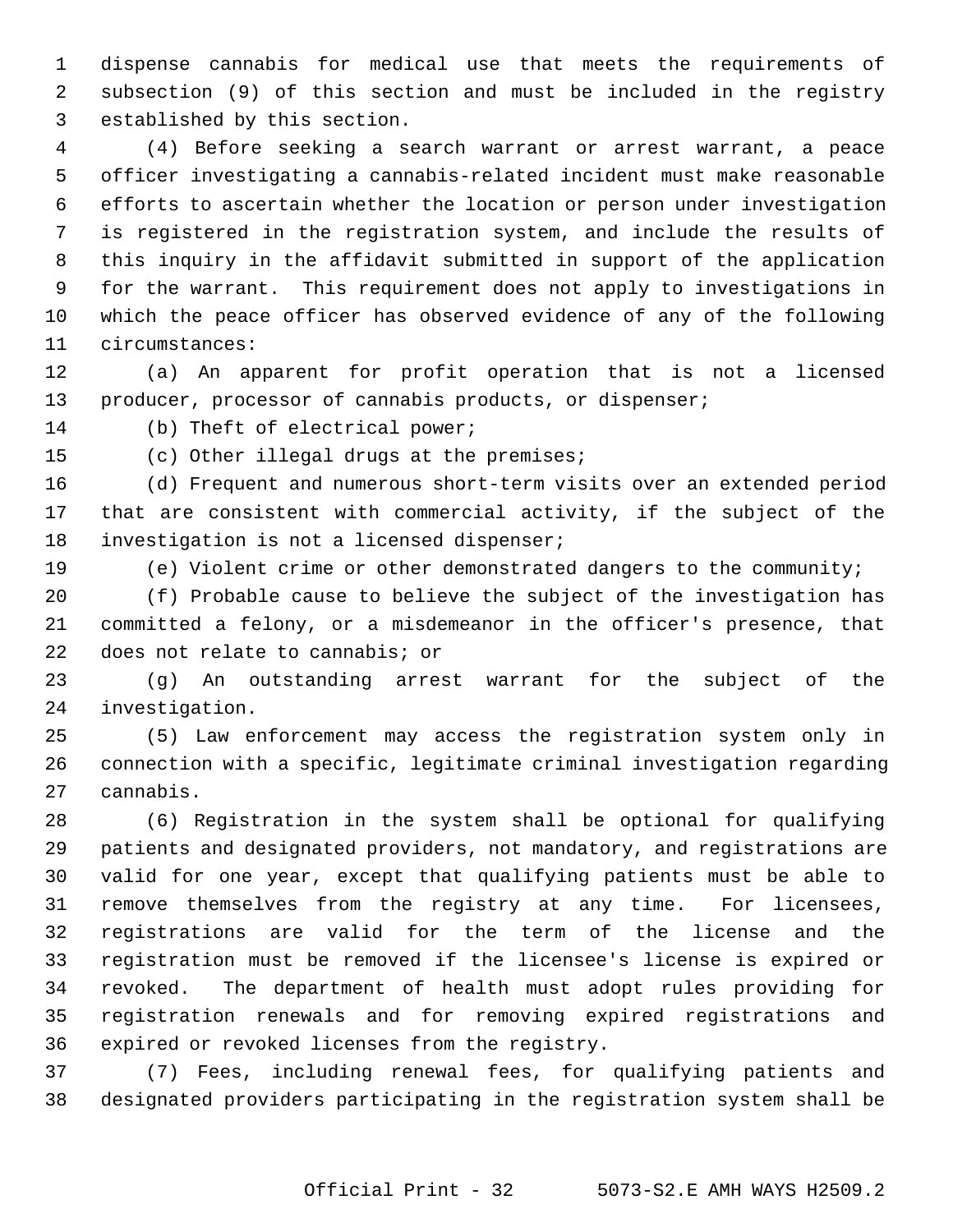1 limited to the cost to the state of implementing, maintaining, and 2 enforcing the provisions of this section and the rules adopted to carry 3 out its purposes. The fee shall also include any costs for the 4 department of health to disseminate information to employees of state 5 and local law enforcement agencies relating to whether a person is a 6 licensed producer, processor of cannabis products, or dispenser, or 7 that a location is the recorded address of a license producer, 8 processor of cannabis products, or dispenser, and for the dissemination 9 of log records relating to such requests for information to the 10 subjects of those requests. No fee may be charged to local law 11 enforcement agencies for accessing the registry.

12 (8) During the rule-making process, the department of health shall 13 consult with stakeholders and persons with relevant expertise, to 14 include, but not be limited to, qualifying patients, designated 15 providers, health care professionals, state and local law enforcement 16 agencies, and the University of Washington computer science and 17 engineering security and privacy research lab.

18 (9) The registration system shall meet the following requirements:

19 (a) Any personally identifiable information included in the 20 registration system must be "nonreversible," pursuant to definitions 21 and standards set forth by the national institute of standards and 22 technology;

23 (b) Any personally identifiable information included in the 24 registration system must not be susceptible to linkage by use of data 25 external to the registration system;

26 (c) The registration system must incorporate current best 27 differential privacy practices, allowing for maximum accuracy of 28 registration system queries while minimizing the chances of identifying 29 the personally identifiable information included therein; and

30 (d) The registration system must be upgradable and updated in a 31 timely fashion to keep current with state of the art privacy and 32 security standards and practices.

33 (10) The registration system shall maintain a log of each 34 verification query submitted by a peace officer, including the peace 35 officer's name, agency, and identification number, for a period of no 36 less than three years from the date of the query. Personally 37 identifiable information of qualifying patients and designated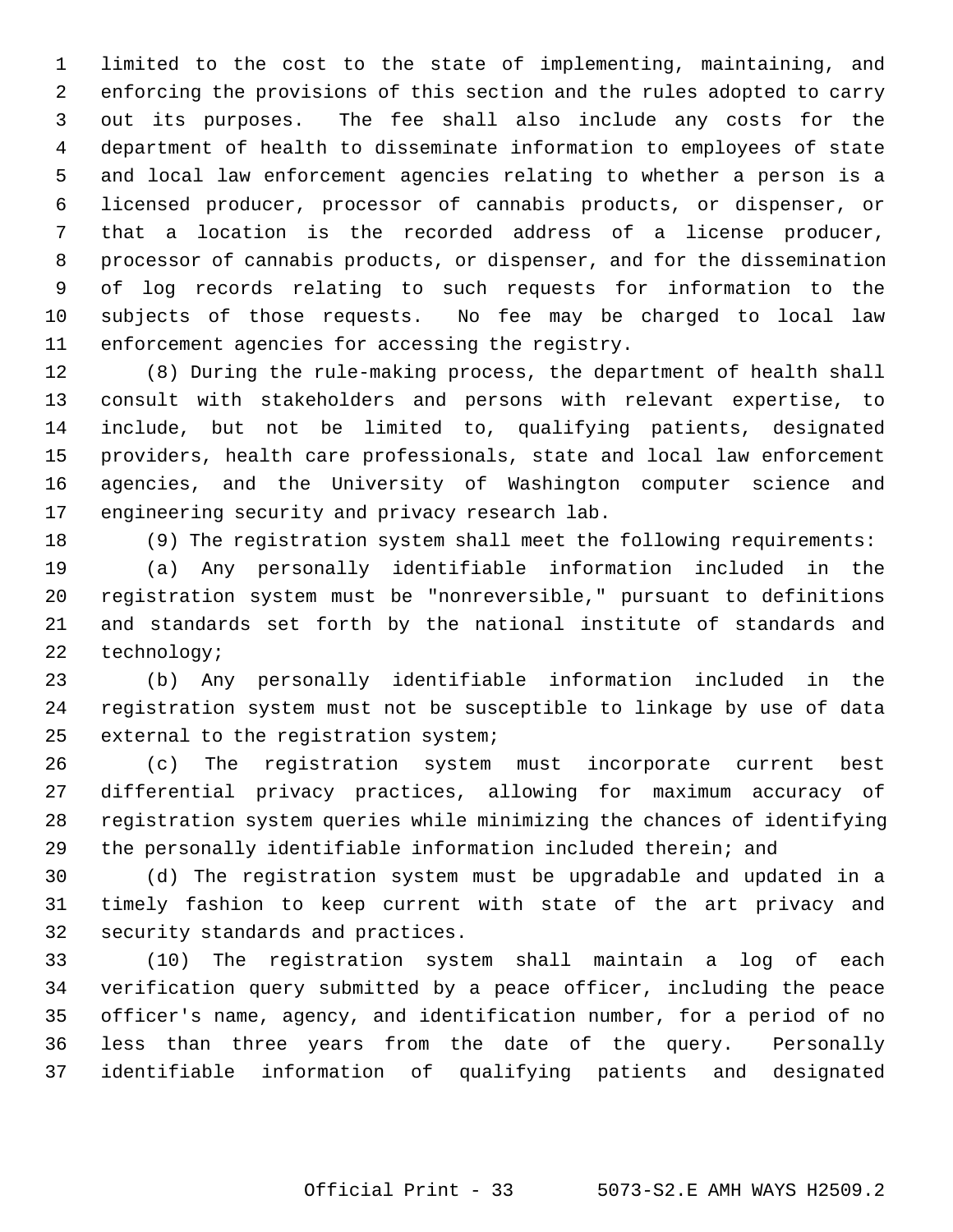1 providers included in the log shall be confidential and exempt from 2 public disclosure, inspection, or copying under chapter 42.56 RCW: 3 PROVIDED, That:

 4 (a) Names and other personally identifiable information from the 5 list may be released only to:

 6 (i) Authorized employees of the department of agriculture and the 7 department of health as necessary to perform official duties of either 8 department; or

 9 (ii) Authorized employees of state or local law enforcement 10 agencies, only as necessary to verify that the person or location is a 11 qualified patient, designated provider, licensed producer, licensed 12 processor of cannabis products, or licensed dispenser, and only after 13 the inquiring employee has provided adequate identification. 14 Authorized employees who obtain personally identifiable information 15 under this subsection may not release or use the information for any 16 purpose other than verification that a person or location is a 17 qualified patient, designated provider, licensed producer, licensed 18 processor of cannabis products, or licensed dispenser;

19 (b) Information contained in the registration system may be 20 released in aggregate form, with all personally identifying information 21 redacted, for the purpose of statistical analysis and oversight of 22 agency performance and actions;

23 (c) The subject of a registration query may appear during ordinary 24 department of health business hours and inspect or copy log records 25 relating to him or her upon adequate proof of identity; and

26 (d) The subject of a registration query may submit a written 27 request to the department of health, along with adequate proof of 28 identity, for copies of log records relating to him or her.

29 (11) This section does not prohibit a department of agriculture 30 employee or a department of health employee from contacting state or 31 local law enforcement for assistance during an emergency or while 32 performing his or her duties under this chapter.

33 (12) Fees collected under this section must be deposited into the 34 health professions account under RCW 43.70.320.

35 NEW SECTION. **Sec. 902.** A new section is added to chapter 42.56 36 RCW to read as follows:

37 Records containing names and other personally identifiable

Official Print - 34 5073-S2.E AMH WAYS H2509.2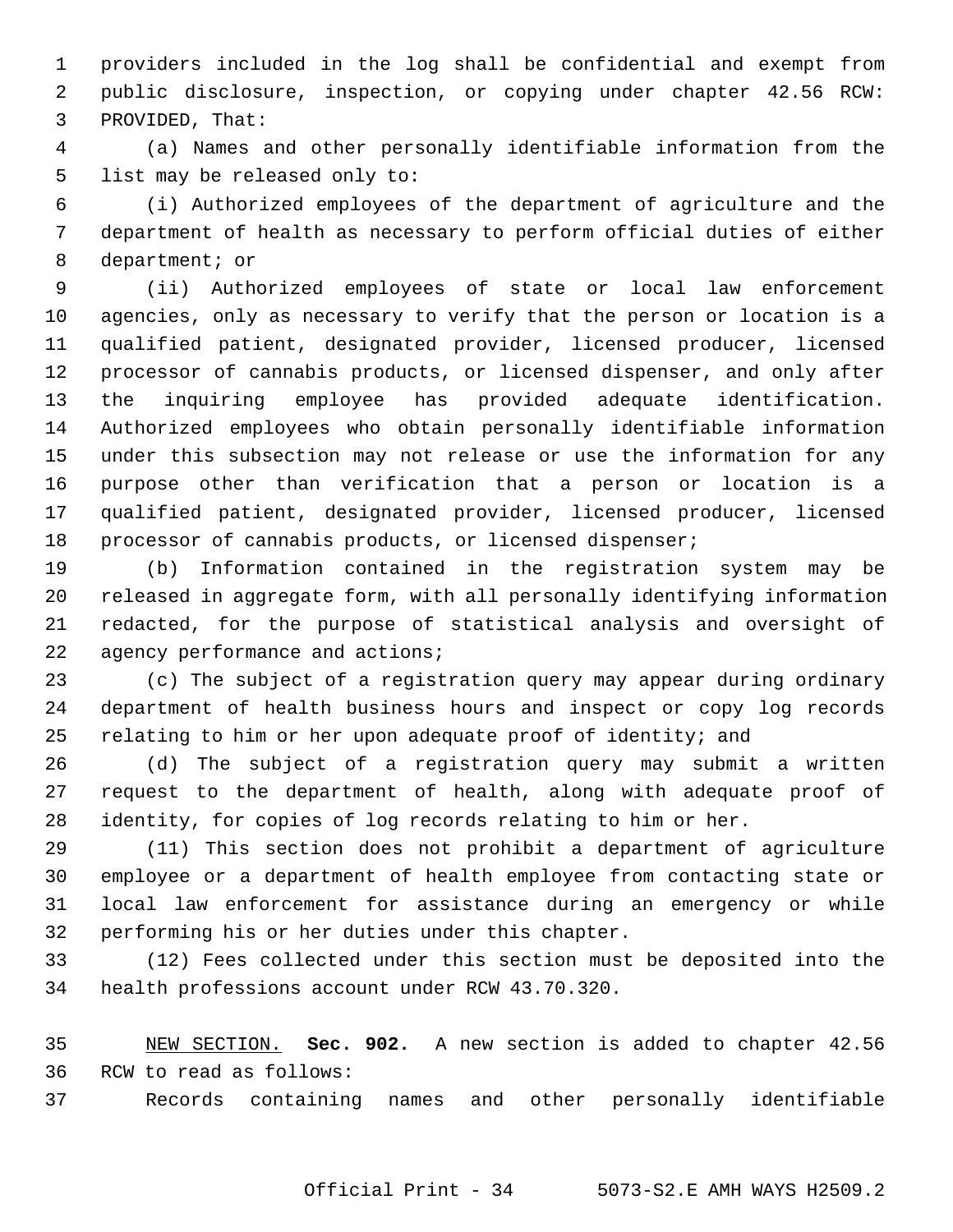1 information relating to qualifying patients, designated providers, and 2 persons licensed as producers or dispensers of cannabis for medical 3 use, or as processors of cannabis products, under section 901 of this 4 act are exempt from disclosure under this chapter.

## 5 **PART X** 6 **EVALUATION**

 7 NEW SECTION. **Sec. 1001.** (1) By July 1, 2014, the Washington state 8 institute for public policy shall, within available funds, conduct a 9 cost-benefit evaluation of the implementation of this act and the rules 10 adopted to carry out its purposes.

11 (2) The evaluation of the implementation of this act and the rules 12 adopted to carry out its purposes shall include, but not necessarily be 13 limited to, consideration of the following factors:

14 (a) Qualifying patients' access to an adequate source of cannabis 15 for medical use;

16 (b) Qualifying patients' access to a safe source of cannabis for 17 medical use;

18 (c) Qualifying patients' access to a consistent source of cannabis 19 for medical use;

20 (d) Qualifying patients' access to a secure source of cannabis for 21 medical use;

22 (e) Qualifying patients' and designated providers' contact with law 23 enforcement and involvement in the criminal justice system;

24 (f) Diversion of cannabis intended for medical use to nonmedical 25 uses;

26 (g) Incidents of home invasion burglaries, robberies, and other 27 violent and property crimes associated with qualifying patients 28 accessing cannabis for medical use;

29 (h) Whether there are health care professionals who make a 30 disproportionately high amount of authorizations in comparison to the 31 health care professional community at large;

32 (i) Whether there are indications of health care professionals in 33 violation of RCW 69.51A.030; and

34 (j) Whether the health care professionals making authorizations 35 reside in this state or out of this state.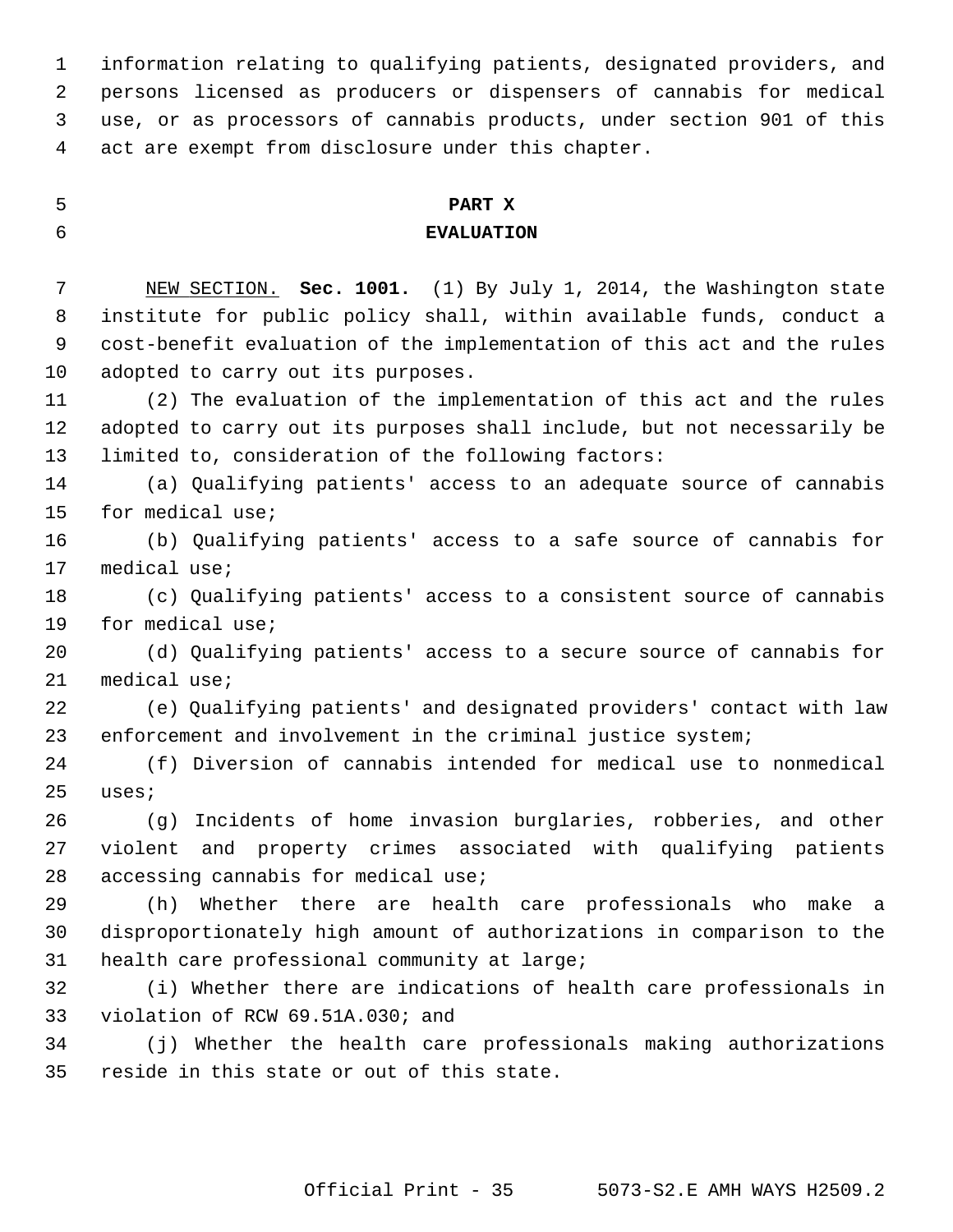1 (3) For purposes of facilitating this evaluation, the departments 2 of health and agriculture will make available to the Washington state 3 institute for public policy requested data, and any other data either 4 department may consider relevant, from which all personally 5 identifiable information has been redacted.

 6 NEW SECTION. **Sec. 1002.** A new section is added to chapter 28B.20 7 RCW to read as follows:

 8 The University of Washington and Washington State University may 9 conduct scientific research on the efficacy and safety of administering 10 cannabis as part of medical treatment. As part of this research, the 11 University of Washington and Washington State University may develop 12 and conduct studies to ascertain the general medical safety and 13 efficacy of cannabis and may develop medical guidelines for the 14 appropriate administration and use of cannabis.

# 15 **PART XI**

## 16 **CONSTRUCTION**

17 NEW SECTION. **Sec. 1101.** (1) No civil or criminal liability may be 18 imposed by any court on the state or its officers and employees for 19 actions taken in good faith under this chapter and within the scope of 20 their assigned duties.

21 (2) No civil or criminal liability may be imposed by any court on 22 cities, towns, and counties or other municipalities and their officers 23 and employees for actions taken in good faith under this chapter and 24 within the scope of their assigned duties.

25 NEW SECTION. **Sec. 1102.** Cities, towns, and counties or other 26 municipalities may adopt and enforce reasonable zoning requirements, 27 business licensing requirements, health and safety requirements, or 28 business taxes pertaining to the production, processing, or dispensing 29 of cannabis products within their jurisdiction. Any zoning 30 requirements must be coordinated among jurisdictions within a county so 31 that the county can meet the licensed dispenser allocation established 32 by the department of health under section 702 of this act.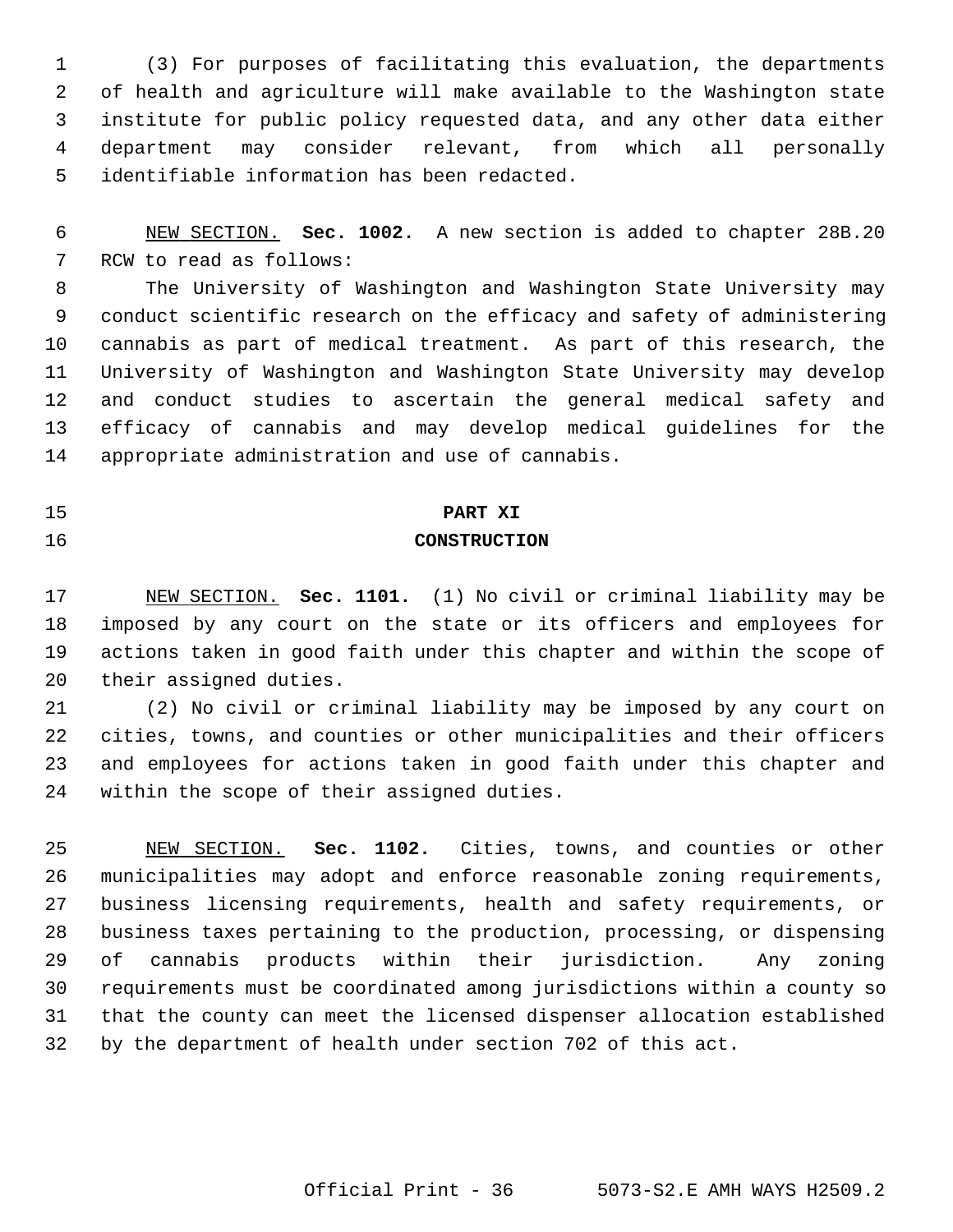1 NEW SECTION. **Sec. 1103.** If any provision of this act or the 2 application thereof to any person or circumstance is held invalid, the 3 invalidity does not affect other provisions or applications of the act 4 that can be given effect without the invalid provision or application, 5 and to this end the provisions of this act are severable.

 6 NEW SECTION. **Sec. 1104.** (1) The search, arrest, and prosecution 7 protections and affirmative defenses established in sections 405, 406, 8 and 407 of this act may not be asserted in a supervision revocation or 9 violation hearing by a person who is supervised by a corrections agency 10 or department that has determined that the terms of this section are 11 inconsistent with and contrary to his or her supervision.

12 (2) The provisions of RCW 69.51A.040 and sections 403 and 413 of 13 this act do not apply to a person who is supervised for a criminal 14 conviction by a corrections agency or department that has determined 15 that the terms of this chapter are inconsistent with and contrary to 16 his or her supervision.

17 (3) A person may not be licensed as a licensed producer, licensed 18 processor of cannabis products, or a licensed dispenser under section 19 601, 602, or 701 of this act if he or she is supervised for a criminal 20 conviction by a corrections agency or department that has determined 21 that licensure is inconsistent with and contrary to his or her 22 supervision.

23 **Sec. 1105.** RCW 69.51A.900 and 1999 c 2 s 1 are each amended to 24 read as follows:

25 This chapter may be known and cited as the Washington state medical 26 use of ((marijuana)) cannabis act.

#### 27 **PART XII**

#### 28 **MISCELLANEOUS**

29 NEW SECTION. **Sec. 1201.** (1) The legislature recognizes that there 30 are cannabis producers and cannabis dispensaries in operation as of the 31 effective date of this section that are unregulated by the state and 32 who produce and dispense cannabis for medical use by qualifying 33 patients. The legislature intends that these producers and 34 dispensaries become licensed in accordance with the requirements of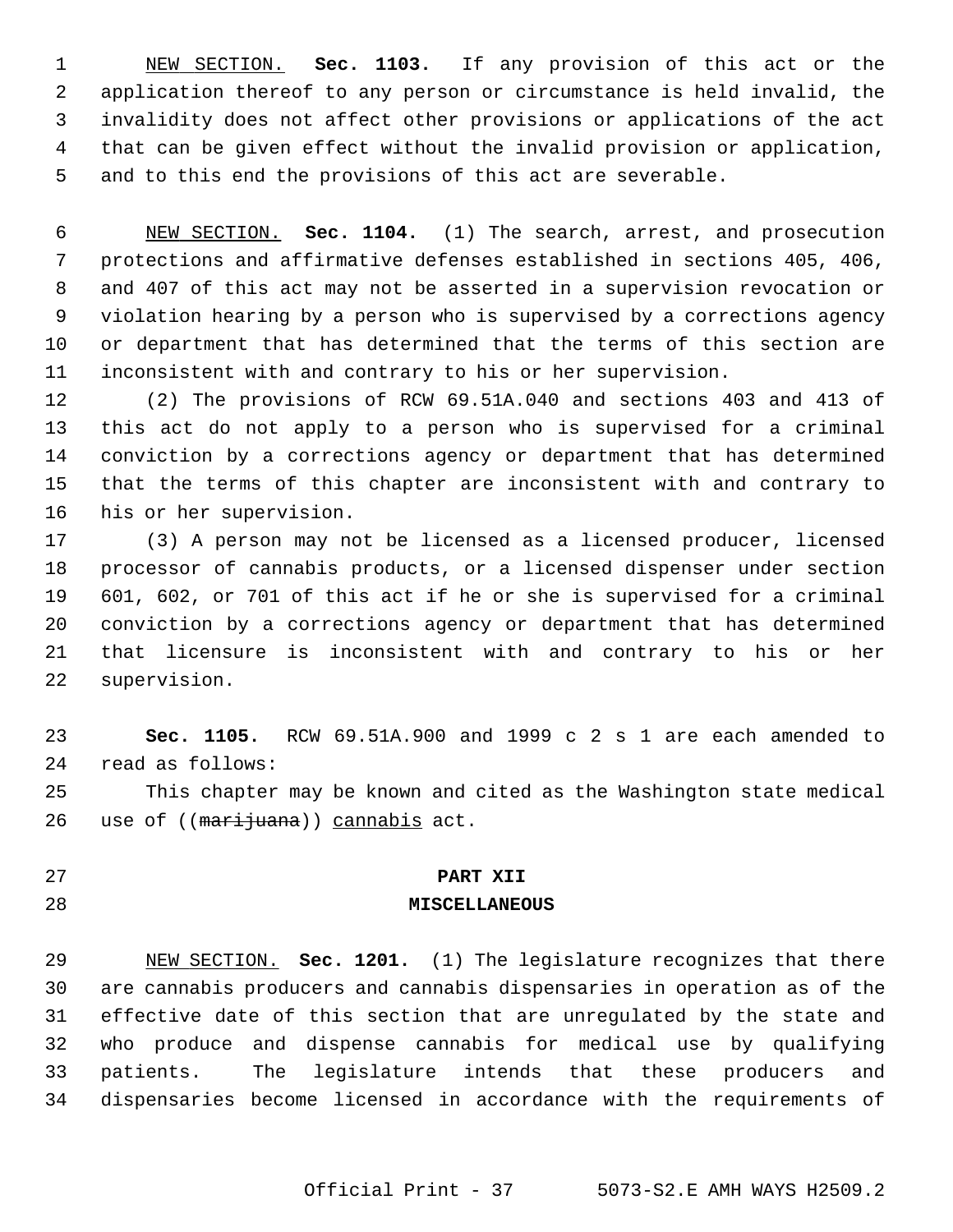1 this chapter and that this licensing provides them with arrest 2 protection so long as they remain in compliance with the requirements 3 of this chapter and the rules adopted under this chapter. The 4 legislature further recognizes that cannabis producers and cannabis 5 dispensaries in current operation are not able to become licensed until 6 the department of agriculture and the department of health adopt rules 7 and, consequently, it is likely they will remain unlicensed until at 8 least January 1, 2013. These producers and dispensary owners and 9 operators run the risk of arrest between the effective date of this 10 section and the time they become licensed. Therefore, the legislature 11 intends to provide them with an affirmative defense if they meet the 12 requirements of this section.

13 (2) If charged with a violation of state law relating to cannabis, 14 a producer of cannabis or a dispensary and its owners and operators 15 that are engaged in the production or dispensing of cannabis to a 16 qualifying patient or who assists a qualifying patient in the medical 17 use of cannabis is deemed to have established an affirmative defense to 18 such charges by proof of compliance with this section.

19 (3) In order to assert an affirmative defense under this section, 20 a cannabis producer or cannabis dispensary must:

21 (a) In the case of producers, solely provide cannabis to cannabis 22 dispensaries for the medical use of cannabis by qualified patients;

23 (b) In the case of dispensaries, solely provide cannabis to 24 qualified patients for their medical use;

25 (c) Be registered with the secretary of state as of May 1, 2011;

26 (d) File a letter of intent with the department of agriculture or 27 the department of health, as the case may be, asserting that the 28 producer or dispenser intends to become licensed in accordance with 29 this chapter and rules adopted by the appropriate department; and

30 (e) File a letter of intent with the city clerk if in an 31 incorporated area or to the county clerk if in an unincorporated area 32 stating they operate as a producer or dispensary and that they comply 33 with the provisions of this chapter and will comply with subsequent 34 department rule making.

35 (4) Upon receiving a letter of intent under subsection (3) of this 36 section, the department of agriculture, the department of health, and 37 the city clerk or county clerk must send a letter of acknowledgment to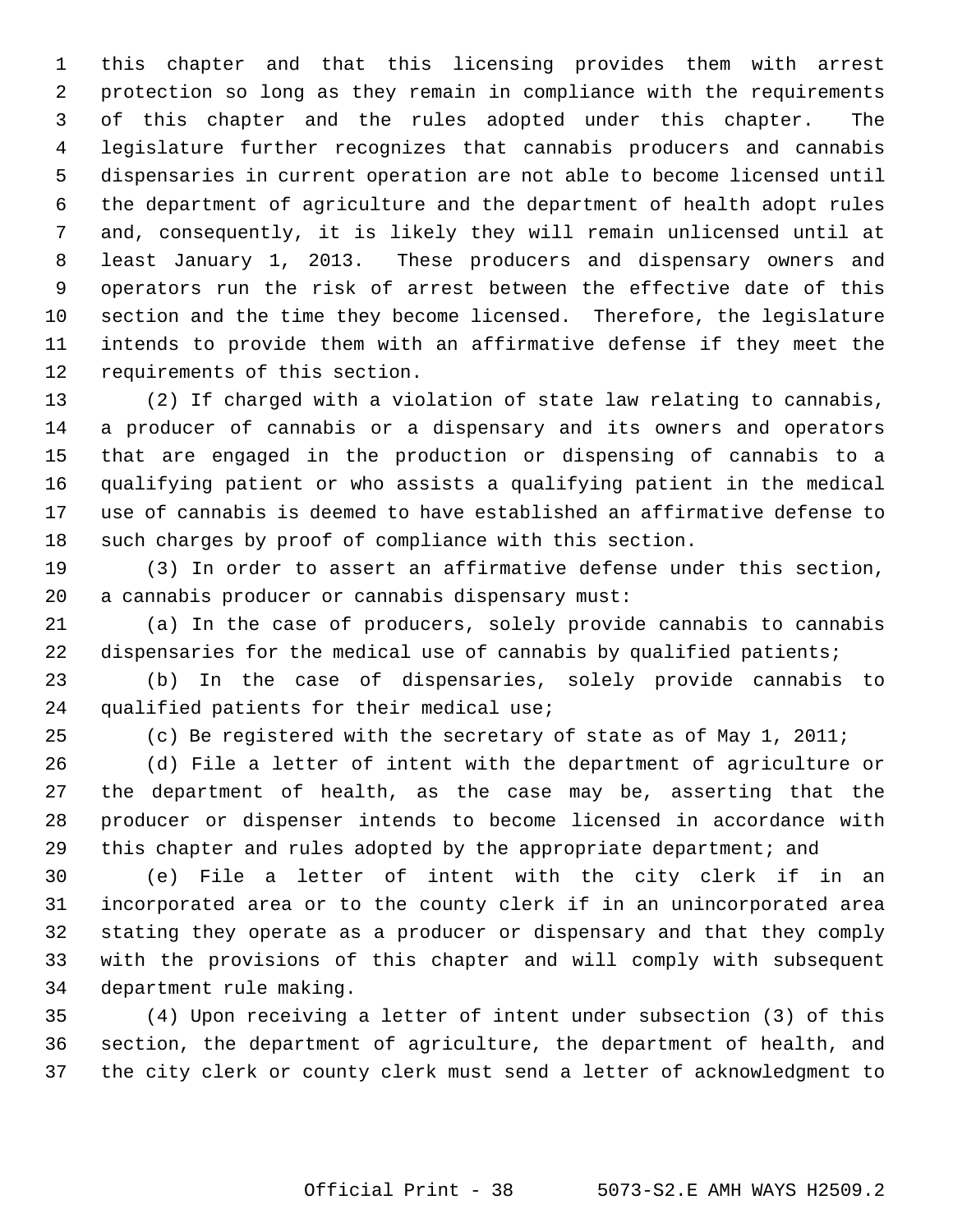1 the producer or dispenser. The producer and dispenser must display 2 this letter of acknowledgment in a prominent place in their facility.

 3 (5) Letters of intent filed with a public agency, letters of 4 acknowledgement sent from those agencies, and other materials related 5 to such letters are exempt from public disclosure under chapter 42.56 6 RCW.

 7 (6) This section expires upon the establishment of the licensing 8 programs of the department of agriculture and the department of health 9 and the commencement of the issuance of licenses for dispensers and 10 producers as provided in this chapter. The department and the 11 department of agriculture shall notify the code reviser when the 12 establishment of the licensing programs has occurred.

13 NEW SECTION. **Sec. 1202.** A new section is added to chapter 42.56 14 RCW to read as follows:

15 The following information related to cannabis producers and 16 cannabis dispensers are exempt from disclosure under this section:

17 (1) Letters of intent filed with a public agency under section 1201 18 of this act;

19 (2) Letters of acknowledgement sent from a public agency under 20 section 1201 of this act;

21 (3) Materials related to letters of intent and acknowledgement 22 under section 1201 of this act.

23 NEW SECTION. **Sec. 1203.** (1)(a) On July 1, 2015, the department of 24 health shall report the following information to the state treasurer:

25 (i) The expenditures from the health professions account related to 26 the administration of chapter 69.51A RCW between the effective date of 27 this section and June 30, 2015; and

28 (ii) The amounts deposited into the health professions account 29 under sections 702, 802, and 901 of this act between the effective date 30 of this section and June 30, 2015.

31 (b) If the amount in (a)(i) of this subsection exceeds the amount 32 in (a)(ii) of this subsection, the state treasurer shall transfer an 33 amount equal to the difference from the general fund to the health 34 professions account.

35 (2)(a) Annually, beginning July 1, 2016, the department of health 36 shall report the following information to the state treasurer: